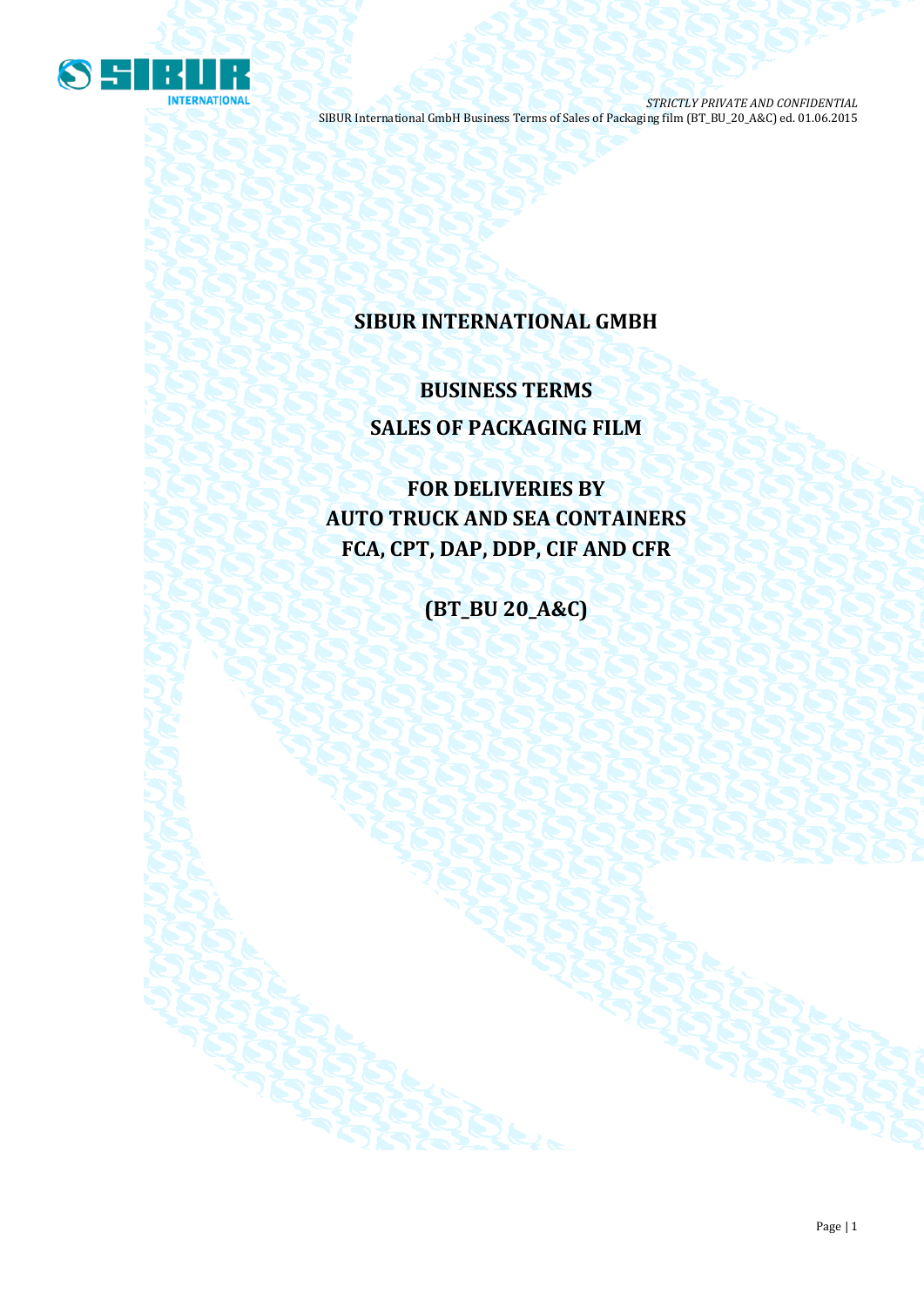

## **CONTENTS**

**INTRODUCTORY PROVISIONS** 3

**PARAGRAPH I Goods 3 3** 

**PARAGRAPH II Quality 3**

**PARAGRAPH III Quantity 4**

**PARAGRAPH IV Delivery basis 6**

**PARAGRAPH V**  $\blacksquare$ 

**PARAGRAPH VI Shipment period 15**

**PARAGRAPH VII Laytime 15** 

**PARAGRAPH VIII Demurrage 16**

**PARAGRAPH IX Price 16**

**PARAGRAPH X Payment terms 17** 

**PARAGRAPH XI Responsibilities of the parties 20** 

**PARAGRAPH XII Duration 22 22** 

**ANNEX 1 Contract template 24 ANNEX 2 Guarantee template 25**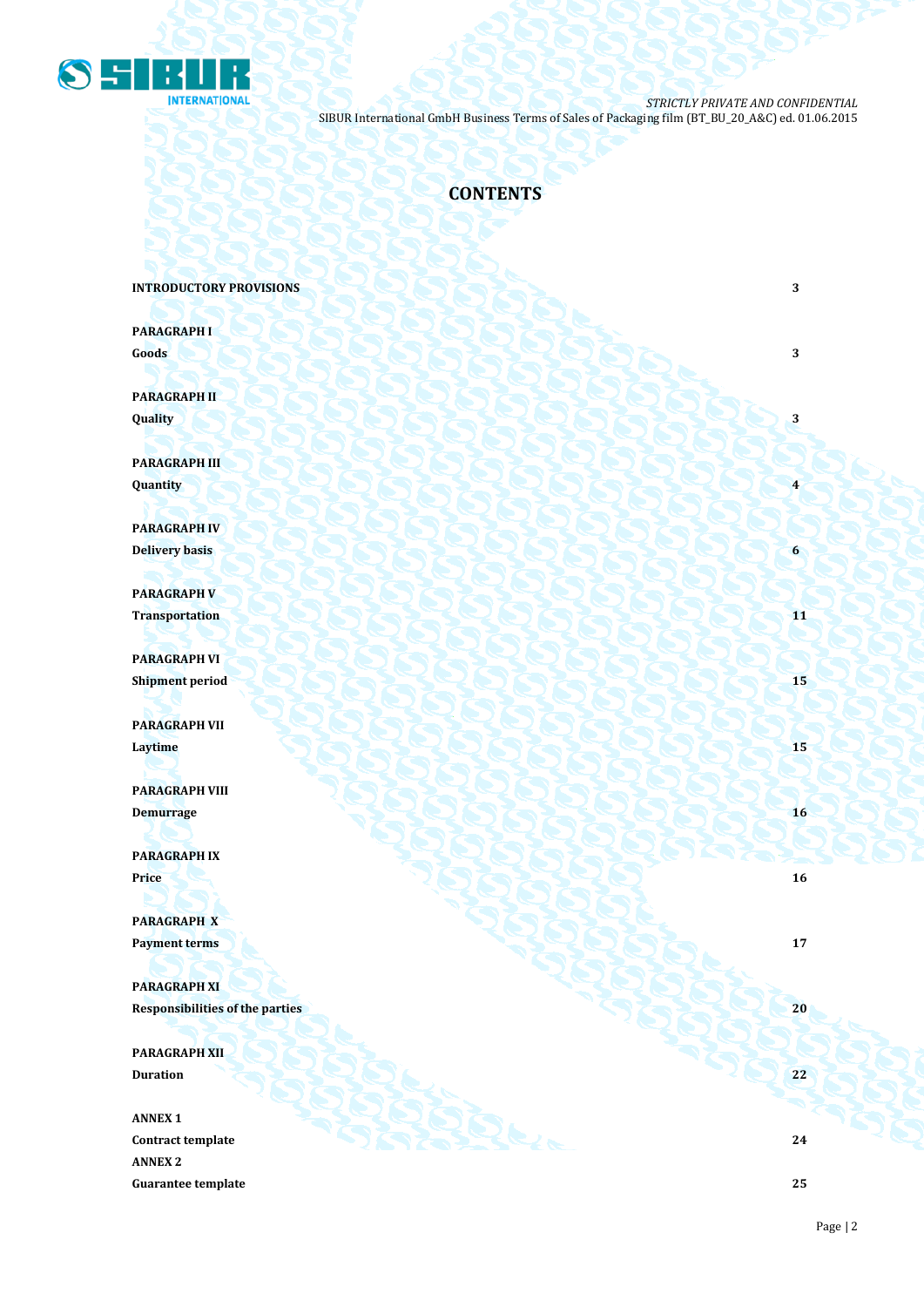

#### **INTRODUCTORY PROVISIONS**

- **A.** These Business Terms ("Business Terms") shall apply to all agreements for sale of goods ("Contract") executed by and between SIBUR International GmbH ("Sibur") and Buyer that incorporate these Business Terms by reference. The version of these Business Terms published by Sibur (whether delivered by Sibur to Buyer before or upon the entry into the Contract or, if not so delivered, then as published on the website [http://www.sibur-int.com\)](http://www.sibur-int.com/) as of the date when the Contract takes effect shall apply to the relevant Contract. The Business Terms may be amended, revised, restated or supplemented by Sibur from time to time.
- **B.** These Business Terms are accompanied and supplemented by the General Conditions of SIBUR International GmbH for sales of petrochemicals and hydrocarbons ("General Conditions"). The version of the General Conditions published by Sibur (whether delivered by Sibur to the Buyer before or upon the entry into the Contract or, if not so delivered, then as published on the website [http://www.sibur-int.com\)](http://www.sibur-int.com/) as of the date when the Contract takes effect shall apply to the relevant Contract. The Parties agree that the General Conditions are incorporated into these Business Terms by reference and that they apply to the Contract.
- **C.** If there is any conflict, ambiguity or inconsistency between General Conditions, the Business Terms the Contract and/or Incoterms, the order of priority of such documents (from highest to lowest) shall be as follows:
	- 1.the Contract;
	- 2.the Business Terms;
	- 3.the General Conditions; and
	- 4.Incoterms
- **D.** All terms used, but not defined herein shall have the respective meanings set forth in the Contract and/or the General Conditions, and/or Incoterms.

#### **PARAGRAPH I GOODS**

1.1. Seller shall deliver the Goods to Buyer in accordance with the Contract.

#### **PARAGRAPH II QUALITY**

- 2.1 Quality of the Goods shall comply with the requirements of the manufacturer's Technical specification for the Goods.
- 2.2 Claims concerning obvious (visible) defects of the Goods (which detection is possible by visual inspection of the Goods), poor packaging / labeling of the Goods can be made by the Buyer only upon acceptance of the Goods by the Buyer, and if the Buyer engages a Carrier, then upon acceptance of the Goods by the Carrier from the Seller (carrier engaged by the Seller). Claims for latent defects in quality of the Goods can be made by the Buyer within 180 (one hundred eighty) calendar days from the date of the Goods production.
- 2.3 Content and justification of the claim shall be supported by appropriate certificate signed by the Buyer (hereinafter referred to as the "Act"). The Act shall contain the following information:
	- number, date of the Contract, number of Amendment to the Contract;
	- date of receipt of the Goods;
	- date of expertise;
	- the Goods name;
	- quantity of the Goods according to the invoice;
	- actual quantity of the Goods;
	- technical condition of the Goods.
	- The Act shall be accompanied by the samples of low-quality Goods as well as the following:
	- copies of labels for each rejected roll of film;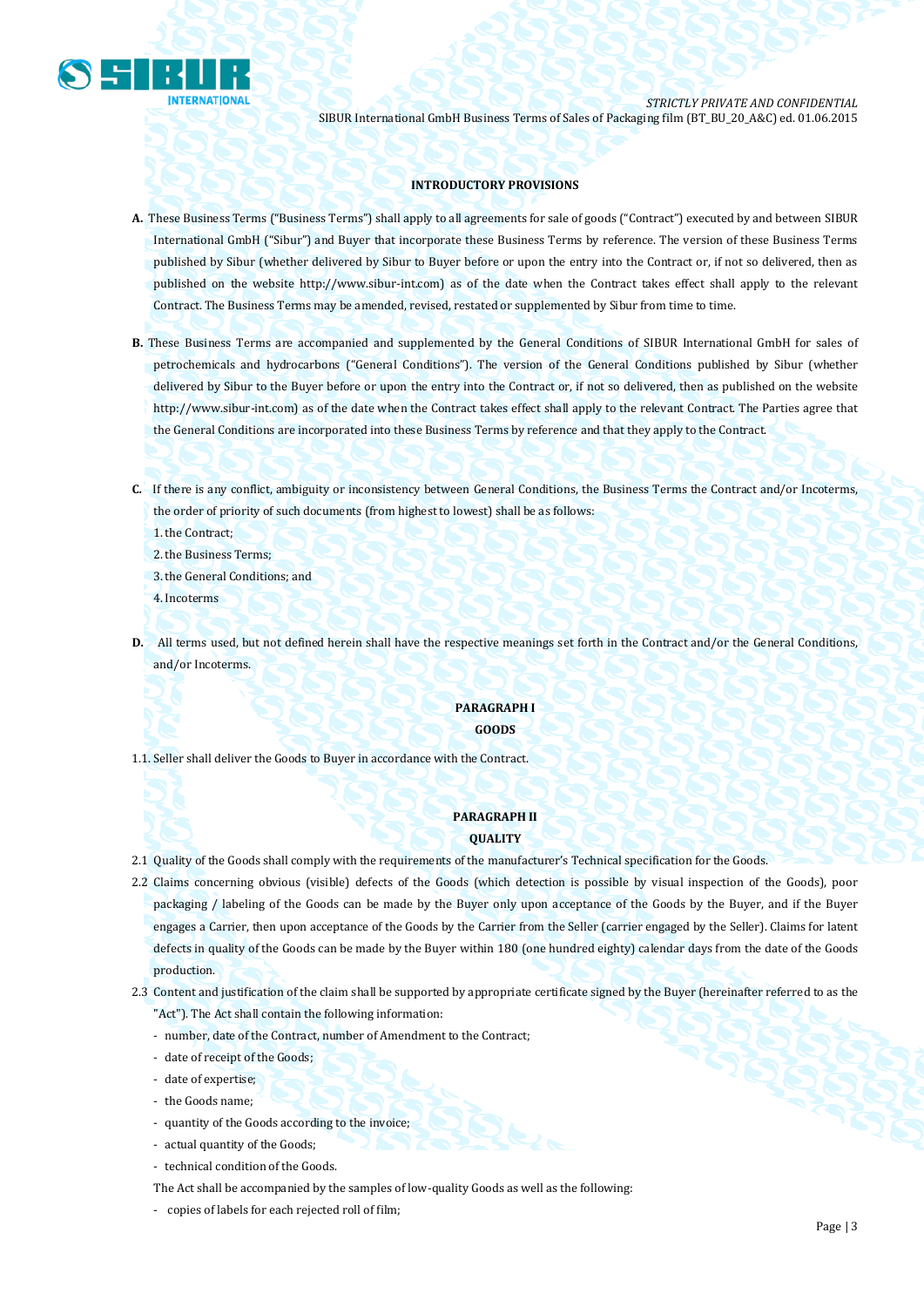

- in case of the following defects: defect of winding, loose winding, "stars", "telescope", falling back, spool fall out, as well as film sags, the Buyer shall provide photos and videos of the defects together with the Act to the following e-mail address: client@biaxplen.ru;

- in case of package integrity damage during transportation and rolls damage, the Buyer shall provide photos and videos of the defect and damage together with the Act (in this case photos shall be made in the truck body with its registration number), Certificate of Damage (Deterioration) of the Cargo (made by the Buyer's representative with participation of the carrier's representative and in the presence of the carrier's driver) and a Transport Document with a mark of the Buyer's and Carrier's representatives concerning the Certificate of Damage (Deterioration) of the Cargo.

- 2.4 The Seller shall examine a claim supported by samples of defective Goods, photo and video materials and with other information, documentation and materials specified in section 2.3 hereof, and respond to the Buyer within 15 (fifteen) working days from the date of a claim's receipt.
- 2.5 In case of the claim rejection by the Seller and disagreement of the Buyer with the Seller's decision, the Buyer has the right to make an examination of the Goods quality in an independent accredited laboratory, which shall be selected by written agreement of the Parties. Conclusion of the independent expert examination shall be final and indisputable, save for fraud or manifest error. If an independent expert confirms the Seller's conclusion that the Goods defects have occurred through no fault of the Seller, the expenses for such examination shall be borne by the Buyer. Otherwise, such expenses shall be borne by the Seller.
- 2.6 In case the quality of delivered Goods doesn't conform to contractual Technical specification due to the Seller's fault, provided always that it is not argued by the Seller, the Seller may, at its sole discretion, either:

(i) reduce the price of the Goods proportionally (including by way of set-off its claims against the Buyer), or

(ii) replace the defective Goods with the Goods of proper quality, or

(iii) refund to the Buyer the amount paid for the defective Goods, provided that in such case the defective Goods shall be, at the Seller's option, returned to the Seller or utilized by the Buyer at the Seller's expense.

### **PARAGRAPH III QUANTITY**

3.1. Unless the Contract provides otherwise the Planned Contract Quantity and/or the Planned Monthly Quantity specified (as appropriate in the Contract, shall be subject to a tolerance of plus/minus ten per cent (+/- 10 %) in Seller's discretion. The Actual Contract Quantity and/or Actual Monthly Quantity for the puroses of the Contract shall be equal to the quantity specified

in the Transport Document.

The Actual Contract Quantity shall be the basis for determining the Total Goods Value.

The Actual Contract Quantity or the Actual Monthly Quantity (as appropriate) may deviate by not more than ten per cent (10 %) of the Planned Contract Quantity or the Planned Monthly Quantity respectively without giving rise to any right for Buyer to claim that Seller must meet the Planned Contract Quantity or the Planned Monthly Quantity specified in the Contract, and/or take back any surplus quantities to the Planned Contract Quantity or the Planned Monthly Quantity specified in the Contract as appropriate.

3.2. If Seller is not able to deliver the Planned Monthly Quantity or the Planned Contract Quantity of the Goods within a relevant period because of a reduction in the Manufacturer's production capacity, Seller shall give Buyer notice of this as soon as reasonably practicable, upon which the Parties shall mutually agree delivery terms for the outstanding quantity of the Goods, and Seller's suggestions shall be taken into account. However, Seller shall at no time be required to deliver more Goods than the Manufacturer makes available at the relevant time. The Parties acknowledge that the remedy provided in this Section will be the sole remedy that Buyer will have in the event Seller does not deliver the Planned Monthly Quantity or the Planned Contract Quantity of Goods during any relevant period.

If Buyer orders less Goods than the Planned Monthly Quantity or the Planned Contract Quantity for a relevant period, Seller at its own discretion may either: (i) agree to deliver the outstanding quantity of the Goods in the next period (the delivery schedule shall be decided by Seller, however, Buyer's suggestions may be taken into account); or (ii) request the payment of ten per cent (10%) of the Price of the outstanding quantity of the Goods as liquidated damages of Seller (the Parties agree that the above amount is genuine pre-estimate of liquidated damages Seller will suffer if Seller delivers the Goods less than the Planned Monthly Quantity or the Planned Contract Quantity. Without prejudice to the above, however, if the amount of actual damages exceeds the above amount, the right of Seller to claim the actual amount of damages shall not be limited). Seller shall notify Buyer the option it chooses to proceed in writing, however, the failure to notify will not evidence the waiver of Seller's rights described above.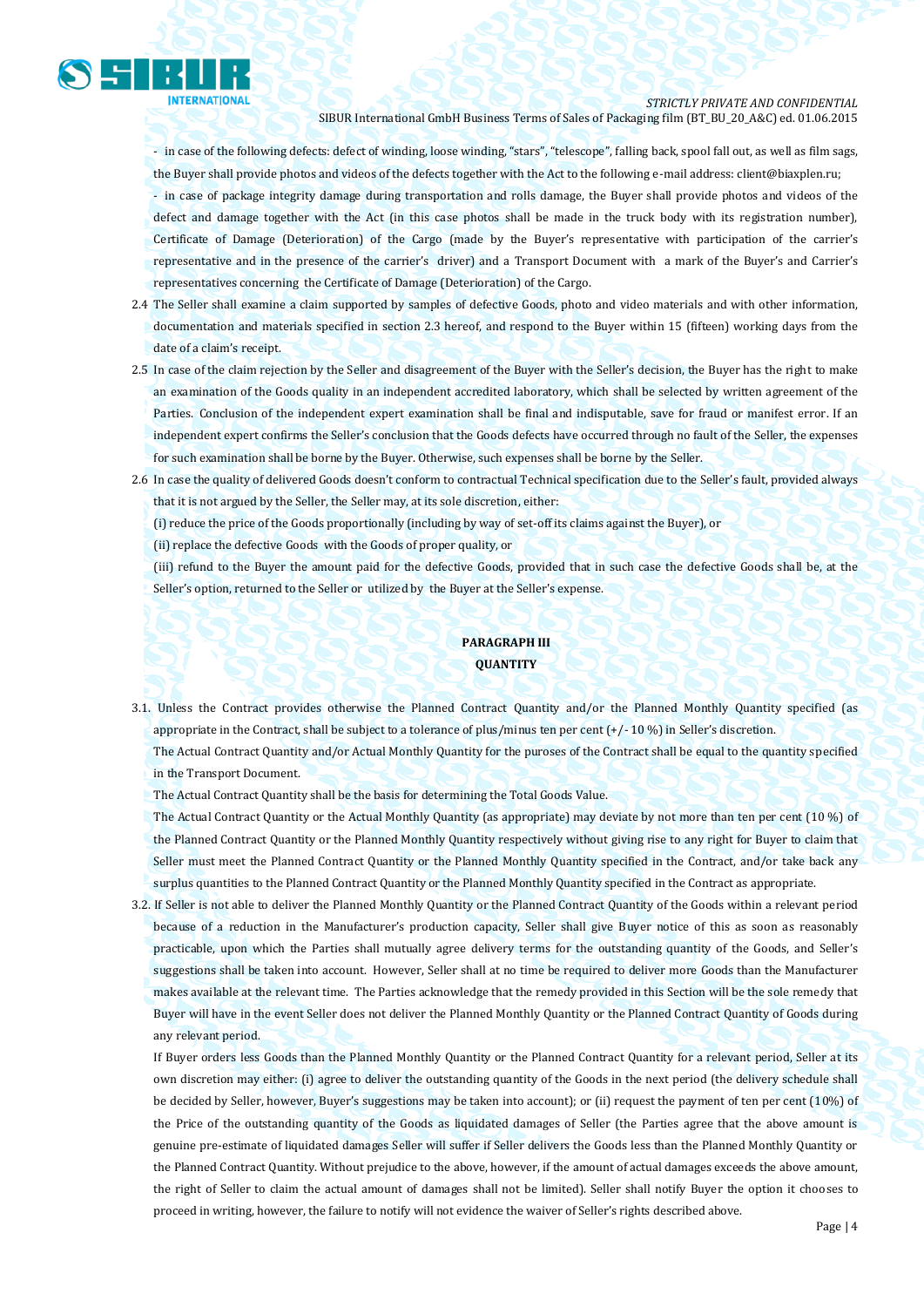

#### 3.3. **Deviation from the Planned Amount of the Goods.**

a) In case the Actual Contract Quantity or the Actual Monthly Quantity (as the case may be) is in excess of one hundred per cent (100%) but less than or equal to (one hundred and ten per cent (110%) of the Planned Contract Quantity or the Planned Monthly Quantity respectively Buyer shall effect the payment of such outstanding balance within five (5) Days of an appropriate Seller's invoice.

b) In case the Actual Contract Quantity or the Actual Monthly Quantity (as the case may be) is less than one hundred per cent (100%) but in excess of or equal to ninety per cent (90%) of the Planned Contract Quantity or the Planned Monthly Quantity respectively, Seller at its own decision has the option to either: (i) meet the Planned Contract Quantity or the Planned Monthly Quantity (as the case may be) in further Shipments, or (ii) repay to Buyer (pay back, return) the Prepayment paid by Buyer for the Goods not delivered within three (3) Days after the execution of the respective Verification Act (option (ii) is not applicable to post payment of the Goods); or (iii) apply such amount of the Prepayment paid by Buyer for the Goods not delivered to the further Shipments (if applicable). In either event the conditions set forth in this Section shall be Buyer's sole and exclusive remedy for such Shipment, howsoever caused, always excepting fraud, and the Seller shall have no other liability to Buyer whatsoever.

c) In the event that the Actual Contract Quantity or the Actual Monthly Quantity (as the case may be) is in excess of one hundred and ten per cent (110%) of the Planned Contract Quantity or the Planned Monthly Quantity respectively, Buyer at its own option shall have the right to either: (i) return any quantity in excess of one hundred and ten per cent (110%) of the Planned Contract Quantity or the Planned Monthly Quantity respectively to Seller at Seller's expense, or (ii) to retain any Goods quantity in excess of one hundred and ten per cent (110%) of the Planned Contract Quantity or the Planned Monthly Quantity respectively upon its agreement to pay the Price for the entire quantity taken provided that any of such Buyer's decisions shall be made within 1 (one) Day after Delivery Date of the respective Goods. The payment for such Goods shall be made by the Buyer within five (5) Days after Seller's invoice date.

d) In the event that the Actual Contract Quantity or the Actual Monthly Quantity (as the case may be) is less than ninety per cent (90%) of the Planned Contract Quantity or the Planned Monthly Quantity respectively, Buyer has the right to require Seller to pay to Buyer direct losses incurred by Buyer in connection with the event where Actual Contract Quantity or the Actual Monthly Quantity (as the case may be) is less than ninety per cent (90%) of the Planned Contract Quantity or the Planned Monthly Quantity respectively, provided that such direct losses are evidenced by the sufficient documents; such payment shall be made within seven (7) Days after the execution of the respective Verification Act by the Parties. It is expressly mutually agreed and acknowledged by the Parties that in any case maximum amount of the direct losses may not exceed ten per cent (10%) of the Price of the Goods which were not delivered. Subject to all other conditions hereof, where Seller is exempt from any liability (responsibility), in either event Buyer's rights set forth in this Section shall be Buyer's sole and exclusive remedy for such short delivery, howsoever caused, always excepting fraud, and Seller shall have no other liability to Buyer whatsoever.

e) In the event that the Actual Contract Quantity or the Actual Monthly Quantity (as the case may be) is in excess of one hundred and ten per cent (110%) of the Planned Contract Quantity or the Planned Monthly Quantity respectively and Buyer fails to state its intention to return excess the Goods within the period specified above, Buyer will be deemed irrevocably to have retained the excess the Goods and will accordingly pay for the excess the Goods retained within five (5) Days after Seller's invoice.

f) In the event that the Actual Contract Quantity or the Actual Monthly Quantity (as the case may be) is less than ninety per cent (90%) of the Planned Contract Quantity or the Planned Monthly Quantity respectively and Buyer fails to state request to compensate within ten (10) Days after the Delivery Date, Buyer will be deemed irrevocably agreed with Seller's obligation to meet the Planned Contract Quantity or the Planned Monthly Quantity respectively (as the case may be) in further deliveries.

#### 3.4. **Claims.**

Claims in respect of the amount of the Goods (number of pallets) can be made by the Buyer only upon acceptance of the Goods by the Buyer, and if the Buyer engages a carrier, then upon acceptance of the Goods by the carrier from the Seller (carrier engaged by the Seller). Claims for the Goods quantity (weight) in each roll can be made not later than ten (10) calendar days from the date of receipt of the Goods by the Buyer (Carrier engaged by the Buyer).

Content and justification of the claim shall be supported by appropriate certificate signed by the Buyer (hereinafter referred to as the "Act"). The Act shall contain the following information:

- number, date of the Contract, number of Amendment to the Contract;
- date of receipt of the Goods;
- date of expertise;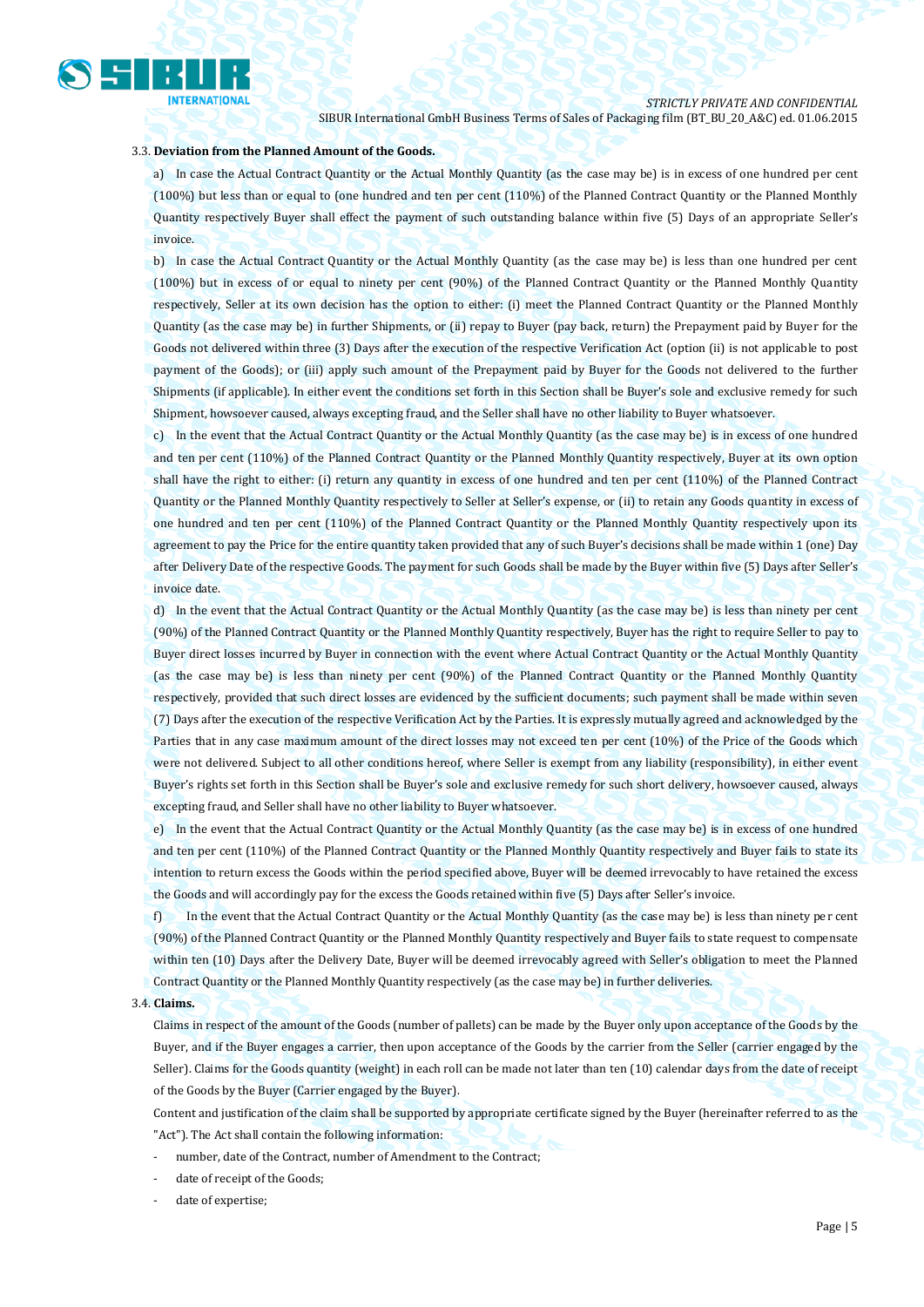

#### the Goods name;

- quantity of the Goods according to the invoice;
- actual quantity of the Goods;
- technical condition of the Goods.
- The procedure of claim consideration and settlement in respect of Quantity of the Goods shall be held in accordance with Sections 2.4 – 2.6 hereof and subject to provisions of Section 3.3. hereof.

#### **PARAGRAPH IV DELIVERY BASIS**

#### 4.1 **General Delivery Terms**

Seller shall use its reasonable endeavours to dispatch the Goods on the definite date or in any Day within the Shipment period between the dates (as the case may be), as specified in the Contract, but the time of dispatch shall not be of the essence. Seller shall notify Buyer immediately if the time of dispatch for the Goods cannot be met; in such a case the Parties shall re-schedule in good faith.

#### 4.2 **Transfer of risk and title.**

The risk of and title to the Goods shall transfer from Seller to Buyer at the Delivery Date, unless otherwise provided in the Contract. The Parties agree that the transfer of risk of loss or damage, and title to, the Goods is not conditional upon delivery of the Transport Document or any other documentation. Neither the time, method, nor the place of payment, method of transportation, form of Transport Document, manner of consignment nor place of acceptance of the Goods shall alter the foregoing.

#### 4.3 **Seller's right to refuse.**

Seller may refuse to deliver the Goods at any time if:

- a) delivery under an intended or customary route to the Place of Destination becomes impracticable for any reason whatsoever beyond Seller's control;
- b) the cost of delivery to the Place of Destination (including Taxes) and/or insurance, if applicable, has significantly increased (more than by twenty per cent. (20%) within one (1) month), which at the time of entry into the Contract could not have been reasonably foreseen by Seller ; and/or
- c) importation of the Goods at the Place of Destination is prohibited under the laws of the country in which such the Goods were produced, or by regulations, rules, directives or guidelines applied by the government of that country or any relevant agency thereof; and/or
- d) the country, state, territory or region at which the Place of Destination becomes affected by Sanctions.
- e) Should Seller agree to undertake or complete the delivery under an alternative route or at an alternative Place of Destination nominated by Buyer and accepted by Seller (which acceptance shall not be unreasonably withheld), or under changed circumstances as the case may be, Buyer shall reimburse Seller for any additional costs and/or expenses incurred by Seller.

#### 4.4 **Customs formalities**

- a) If the Goods shall be exported from the customs territory of the Russian Federation, Buyer shall ensure the departure of the Goods from the territory of the Russian Federation within ninety (90) Days from the date when the customs procedures for export are completed on the territory of the Russian Federation (date of the stamp "Clearance allowed" in CCD) and at Seller's request provide Seller by e-mail or fax with copies of the Transport Document with legible notes made by the destination railway station and/or CMR with legible notes of border crossing.
- b) If Buyer does not comply with this Section 4.4 Buyer shall pay Seller liquidated damages amounting to twenty-two and one-half per cent. (22.5%) of the Total Goods Value.
- c) The Parties expressly agree that the liquidated damages provided in subsection 4.4(b) above reflect a good-faith estimate of Seller's losses in the event if the documents required under subsection 4.4(a) are not provided to Seller within the specified period.

#### **4.5 FCA**

## *This Section 4.5 applies to Contract providing FCA as delivery basis*

#### 4.5.1. Delivery Date

The Delivery Date shall be the moment when: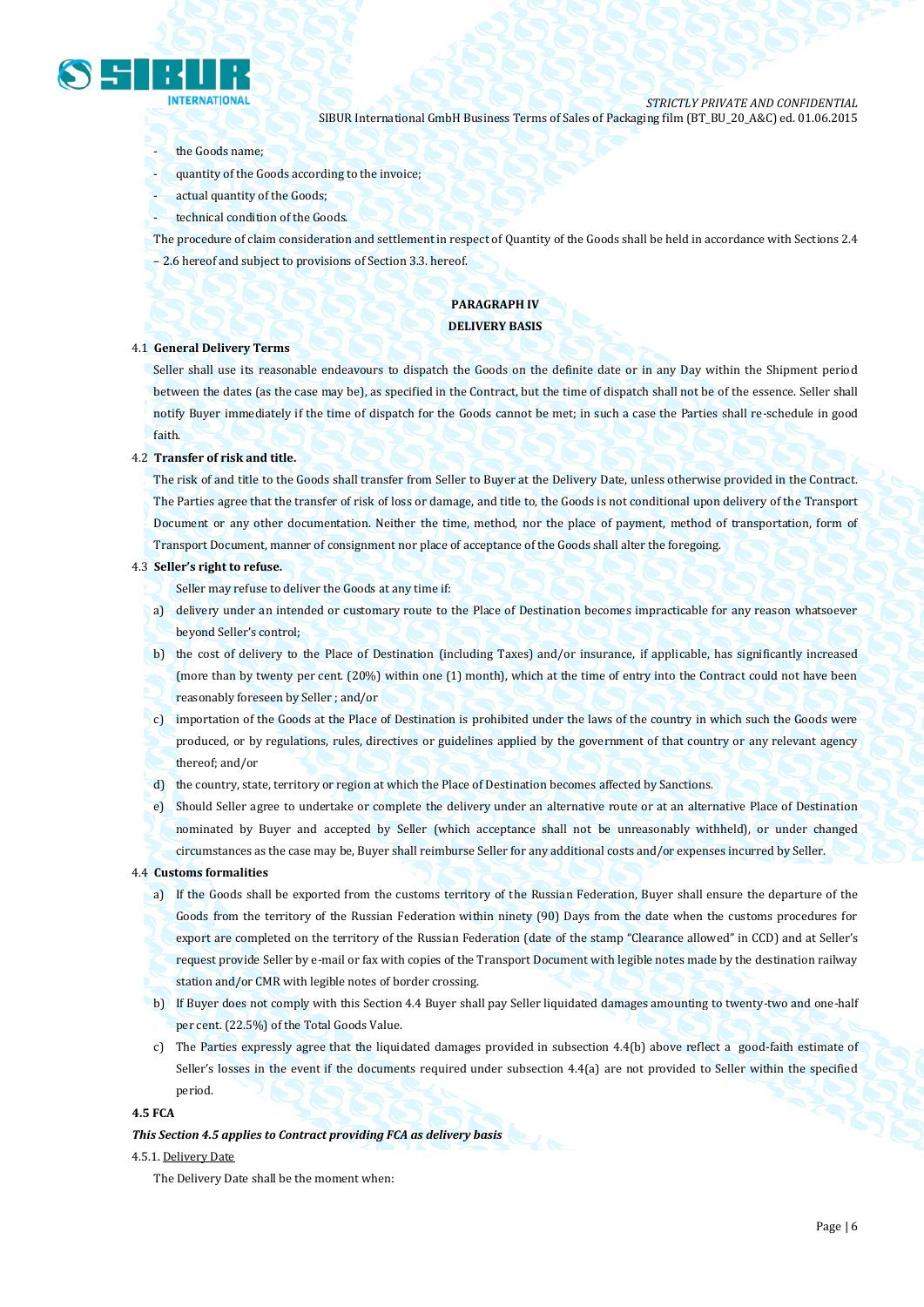

- i. the Seller's Truck(s), loaded with the Goods, arrive(s) at the Place of Shipment (or as close as possible to the Place of Shipment if access to the Place of Shipment is restricted) and stand ready for unloading by Buyer's representative or the Carrier; or
- ii. the Goods have been loaded at the Place of Shipment on the means of Transport provided by the Carrier nominated by the Buyer
- if the delivery is at the Manufacturer or warehouse or storehouse.

#### 4.5.2. Delivery Terms

a. The unloading of the Goods is Buyer's sole responsibility and shall not prejudice completed delivery of the Goods by Seller, except for if delivery is at the Manufacturer or warehouse or storehouse in which case the loading of the Goods shall be Seller's responsibility and risk.

b. Buyer shall provide Seller with full and timely information about the Place of Shipment and the Carrier, including any special location access instructions and all contact information of the Carrier. Such information shall be provided to Seller via e-mail, facsimile or by other means agreed upon by the Parties, at least five (5) Business Days prior to the approximate date of loading of the relevant Shipment by Seller.

The information shall include:

- i. the name of the Carrier (person or entity);
- ii. documentation evidencing the Carrier's rights to accept and carry the Goods (should be presented by the Carrier at the Place of Shipment);
- iii. the identity, location and address of the Place of Shipment with instructions for access to the Place of Shipment; and
- iv. any other information requested by Seller.

c. The Parties shall obtain any licences, permits and documents which are necessary for successful import and export clearance of the Goods.

- d. Seller shall timely obtain export permits.
- e. Buyer shall timely obtain import permits .
- f. All delays due to absence of custom clearance shall be at the expense of the Party in Default.

#### 4.5.3 Taxes prior to delivery

All taxes, customs and other duties and fees incurred as a result of the conclusion and execution of the Contract which are levied on the Goods prior to delivery or required for the dispatch of the Goods outside the customs territory of the Russian Federation will be paid by Seller.

4.5.4 Taxes after delivery

Unless otherwise expressly agreed by the Parties in the Contract, Buyer shall pay all taxes, customs and other duties and fees incurred as a result of or in connection with the conclusion and execution of the Contract if any, after delivery.

#### **4.6 CPT**

#### *This Section 4.6 shall apply to Contracts providing CPT as delivery basis.*

4.61 Delivery Date

The Delivery Date shall mean the date when the Goods are loaded in Seller's Truck(s) to be dispatched to the Place of Destination named by the Buyer, which date is stated in the stamp of the CMR at the Place of Shipment.

4.6.2 Delivery terms

a. Discharging and unloading of the Goods at the Place of Destination is Buyer's sole responsibility and shall not prejudice completed delivery of the Goods by Seller.

b. Buyer shall provide Seller with full and timely information about the Place of Destination, including any special location access instructions. Buyer shall provide such information to Seller via facsimile or by other means agreed upon by the Parties, at least five (5) Business Days prior to the approximate date of dispatch of the relevant Shipment by Seller.

The information must include:

- i. the identity, location and full address of the Place of Destination, with instructions for access to the Place of Destination;
- ii. all instructions regarding customary documentation which may be required at the Place of Destination (if any); and
- iii. any other information requested by Seller.

Should Buyer fail to timely submit such information, Seller shall not be required to initiate the transportation and delivery of the Goods, which will not constitute a waiver of Buyer's breach of Contract. Any delays in delivery of the Goods which result from inaccuracies of information provided are deemed to be the sole fault of Buyer .

#### 4.6.3 Licenses and clearances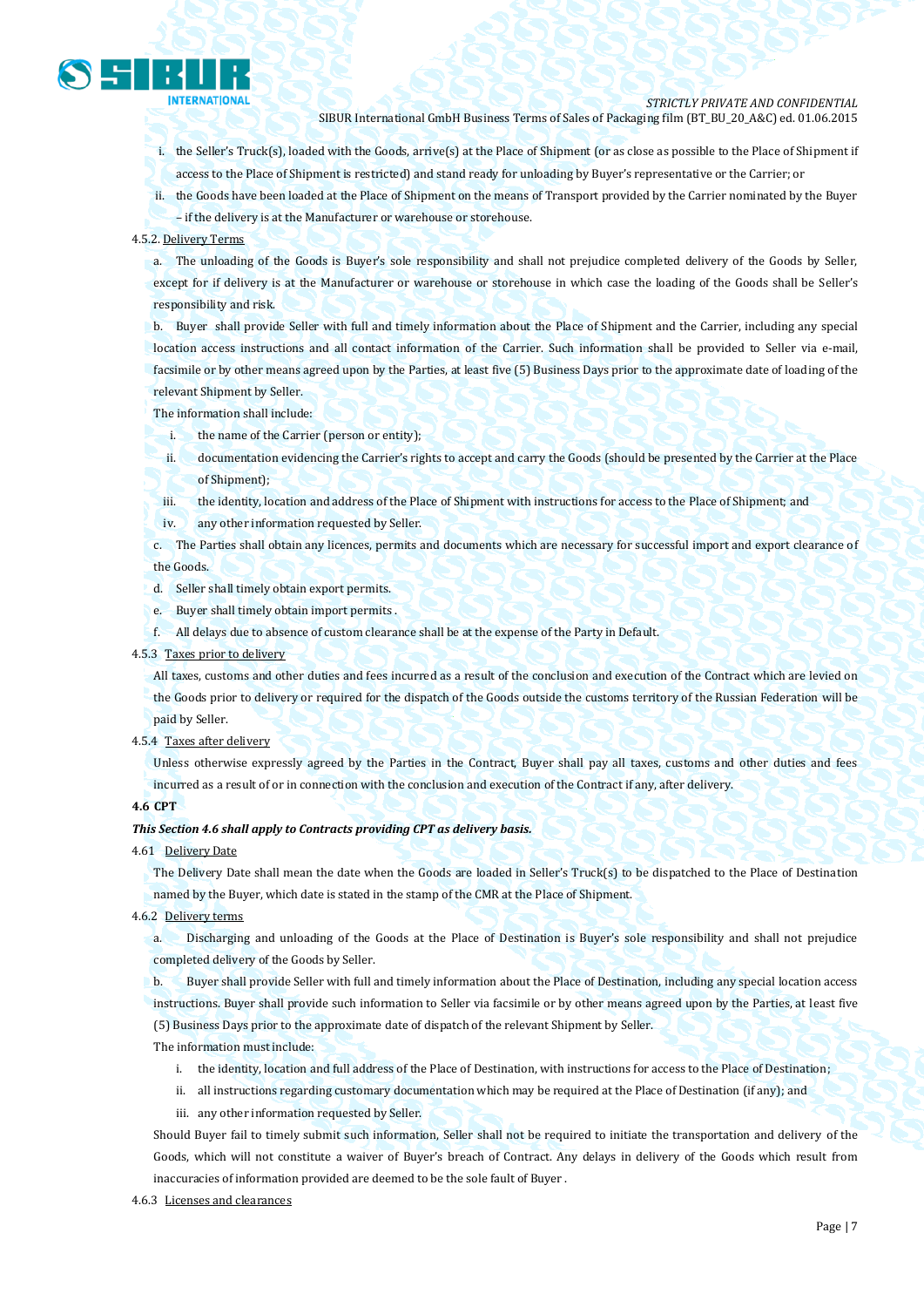

i. The Parties shall obtain any licences, permits and documents which are necessary for successful import and export clearance of the Goods.

- ii. Seller shall timely obtain export permits .
- iii. Buyer shall timely obtain import permits.
- iv. All delays due to absence of custom clearance shall be at the expense of the Party in Default.
- 4.6.4 Taxes prior to delivery

All taxes, customs and other duties and fees incurred as a result of entry into the Contract which are levied on the Goods prior to delivery or required for the dispatch of the Goods outside the customs territory of the Russian Federation will be paid by Seller.

#### 4.6.5. Taxes after delivery

Unless otherwise expressly agreed by the Parties in the Contract, all taxes, customs and other duties and fees incurred as a result of or in connection with the conclusion and execution of the Contract if any, after delivery will be paid by Buyer.

#### **4.7 DAP**

#### *This Section 4.7 shall apply to Contracts providing DAP as delivery basis.*

- 4.7.1 Delivery Date
	- a) Delivery Date shall mean the moment when the Goods arrive at the Place of Destination ready for unloading.

b) The time of the Goods' arrival shall be indicated in the Transport Document. If the Transport Document does not specify the exact time of the Goods' arrival, it is presumed that the Goods are ready for unloading as of the moment of the Goods arrival specified in Seller's/Carrier's notice to Buyer.

c) If Buyer has any claims regarding the actual time of the Goods' arrival, Buyer must notify Seller within two (2) Days following the respective delivery, otherwise Buyer is deemed to have waived all objections as regards the arrival time to the fullest extent allowed under applicable law.

4.7.2 Delivery terms

The Goods shall be unloaded at the Place of Destination at the Buyer's risk and expense. If the unloading is included in the price of the transportation under the agreement executed by and between Seller and the Carrier, Seller may nevertheless invoice Buyer relevant unloading expenses.

#### 4.7.3 Licences and clearances

Seller and Buyer shall provide each other with reasonable support in acquisition of all appropriate export and import licences and clearances; provided that the other Party shall reimburse all and any costs and expenses arising out of and/or in connection with such support.

- 4.7.4 Import Taxes and customs requirements
	- a) Buyer shall pay and be responsible for all taxes, customs and other duties and fees incurred as a result of entry intothe Contract which are levied on the Goods in the country of delivery.
	- b) If the Buyer fails to pay or perform the above when due, the risk shall pass to the Buyer as of the date when such taxes, customs and other duties and fees are due. If the Buyer delays the fulfilment of its obligations under this Section for more than two (2) Days, the Seller is entitled, but not obliged: (i) to make any relevant payments on its own; or (ii) if the Goods are not released in the country of delivery, to place the Goods in the customs warehouse (in which case the moment of placing the Goods shall be the Delivery Date, any further costs will be at the Buyer's expense).
	- c) Seller's rights under this subsection 4.7.4 shall be without prejudice to the Seller's other rights under the Contract and/or applicable Law. In addition, Buyer shall indemnify Seller for all costs, losses and damages, including, but not limited to, demurrage and/or detention incurred by Seller as a result of Buyer's any breach of obligations under this Section.

#### **4.8. DDP**

#### *This Section 4.8 shall apply to Contracts providing DDP as delivery basis.*

- 4.8.1 Delivery Date
	- a) Delivery Date shall mean the moment of the Goods' arrival at the Place of Destination ready for unloading.
	- b) The time of the Goods' arrival shall be indicated in the Transport Document. If the Transport Document does not specify the exact time of the Goods' arrival, the Goods shall be deemed to have arrived for unloading as of the moment of the Goods arrival specified in Seller's/Carrier's notice to Buyer.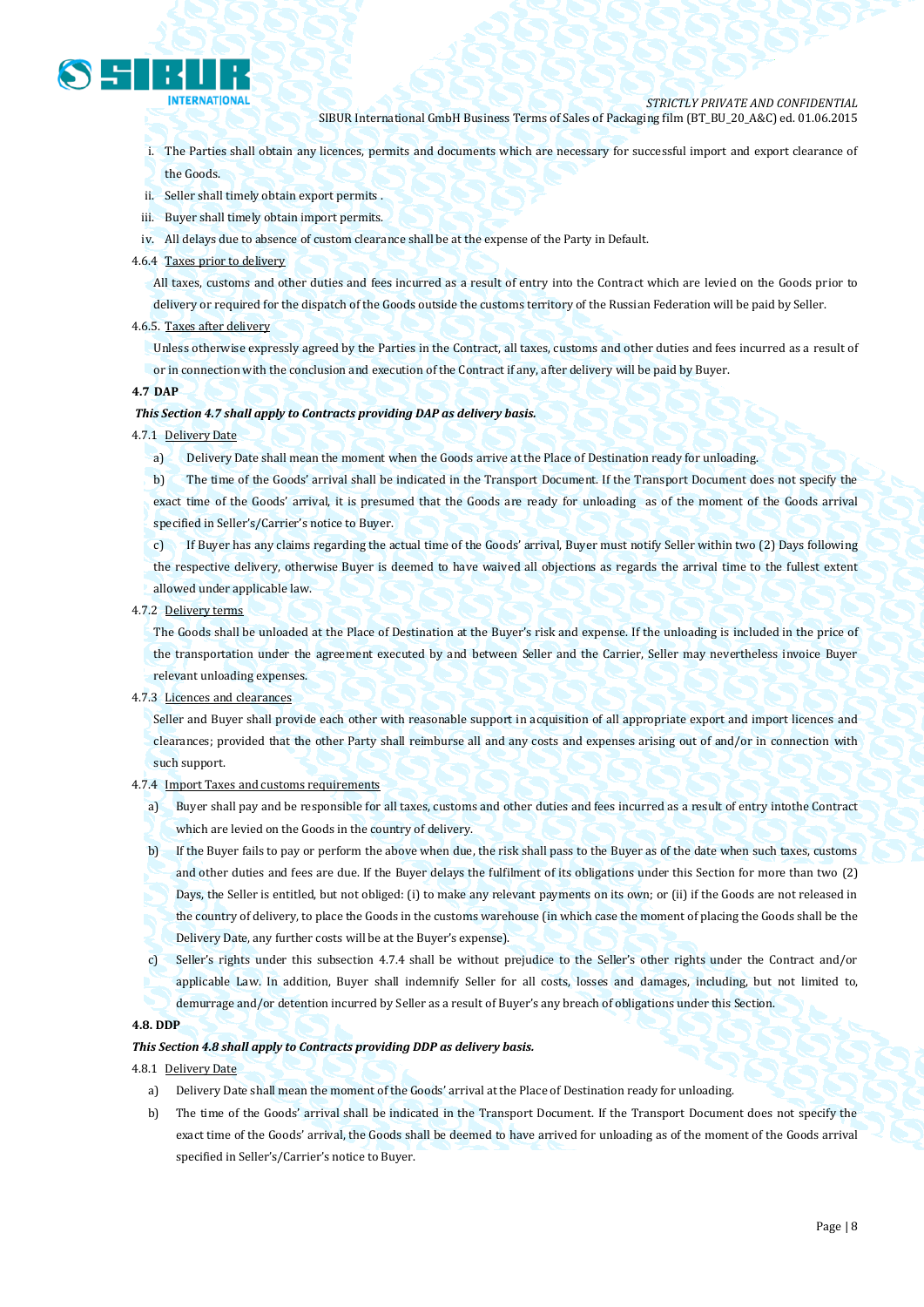

c) If Buyer has any claims regarding the actual time of the Goods' arrival, Buyer must notify Seller within two (2) Days following the respective delivery, otherwise Buyer is deemed to have waived all objections as regards the arrival time to the fullest extent allowed under applicable law.

#### 4.8.2 Delivery Terms

- a) The unloading of the Goods at the Place of Destination shall be at Buyer's risk and expense, unless the expenses are attributed to Seller in the Contract.
- b) If any licenses, clearances and other customs requirements or Taxes in the country of import could be performed, arranged or paid only by Buyer or on Buyer's side, Buyer shall (i) inform Seller accordingly; and (ii) perform, arrange and pay the same in due time. Seller shall compensate Buyer for documented direct expenses in relation thereto, provided that Buyer furnishes Seller with primary accounting documents substantiating Buyer's costs such as acts, invoices, reports, etc. If Buyer fails to perform under this Section, any adverse consequences for Seller, Carrier and/or the Goods, including (i) delayed delivery and (ii) any related penalties, fines, Taxes, costs, expenses will be at Buyer's cost and risk. Buyer shall indemnify Seller for all costs, losses and damages, including, but not limited to, demurrage and/or detention incurred by Seller as a result thereof.

#### 4.8.3 VAT

a) If Buyer is a company registered in the EU, Buyer shall provide Seller with its VAT Identification Number as of the Effective Date of the Contract.

b) If:

- i. Buyer is a company registered in the EU;
- ii. Buyer wishes to receive a VAT-exempt invoice; or
- iii. Buyer purchases the Goods from Seller on the DDP basis at the Place of Destination in a certain country, picks up the Goods itself and moves the Goods out of such country;
- Buyer shall within two (2 ) weeks from the Delivery Date provide Seller with copies of the Transport Document, confirming that the Goods have been taken out of the country where they have been purchased.
- If the Transport Document (referred to in Section 5.1) is not provided on time, Seller shall have the right to issue a credit note to the original VAT-exempt invoice and issue a new invoice, increased by the amount of VAT to be paid by Buyer, within seven (7) Days after the date of the invoice.

#### 4.9. **CIF**

#### *This Section 4.9 shall be applied to the Contract providing CIF as delivery basis.*

#### 4.9.1. Delivery Date

The Delivery Date shall be the moment when the Goods have been loaded on board of the nominated Vessel by customary means of the loading port at the Place of Shipment which date is set in the Bill of Lading.

#### 4.9.2. Delivery terms

- a) If applicable, the Nomination shall be made in accordance herewith.
- b) Where the Seller expressly or impliedly provides the Buyer with a date or a range of dates within which a nominated Vessel shall arrive at the unloading port these shall be indicative only, made by the Seller as an honest assessment without guarantee. The Seller shall not assume any responsibility for the delivery of the Goods at the unloading port in the indicated period.
- c) Immediately upon, but not later than one Day from the receipt of the Seller's Nomination, the Buyer shall provide the Seller with the following information:
- full written instructions regarding the particulars for the Bills of Lading (consignee, contact details and address of the authorized person);
- other information necessary for the delivery and reasonably required by the Seller (number of the copies, addresses, etc.);
- other information which may be required or at the Place of Shipment, Place of Destination and/or by the Seller.
- d) The Seller shall have the right to issue its own instructions if the Buyer fails to provide such instructions and/or information required by this subsection. Any delays or time lost caused by any failure of the Buyer to comply with this subsection shall count as laytime or time on demurrage.
- 4.9.3. Charterparty Conditions

The Seller may arrange transportation under the Bill of Lading which incorporates charterparty conditions normally in use for Vessels. Without prejudice to the generality of the foregoing, such conditions shall be deemed to include: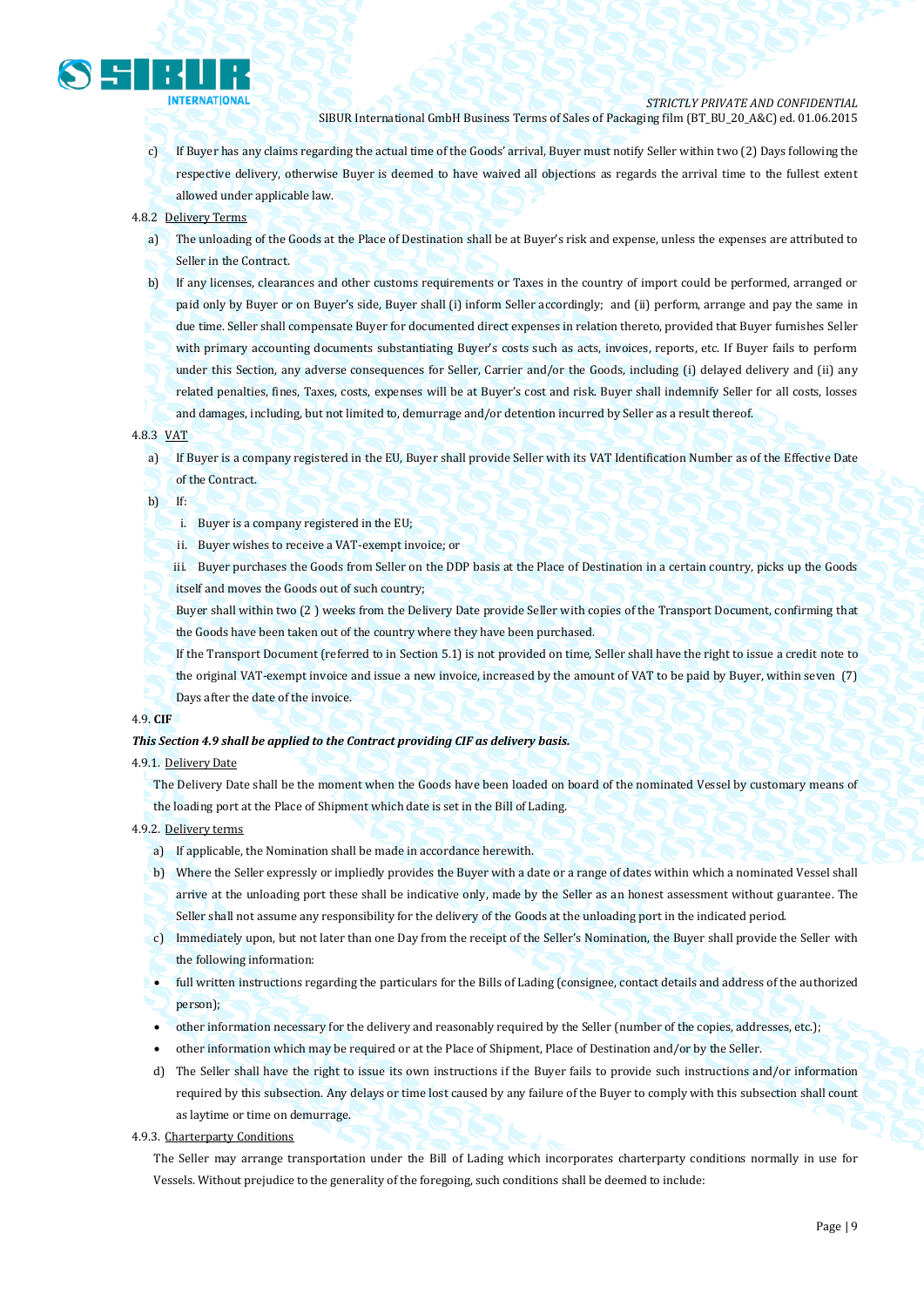

i. the provision that the Goods shall be unloaded from the Vessel at the Buyer's expense unless the Seller informed the Buyer reasonably in advance that the Seller bears the unloading costs; and

ii. the provision that where, at any time after loading, but before the commencement of unloading:

 importation of the Goods at the Place of Destination is prohibited under the laws of the country in which such the Goods were produced, or by regulations, rules, directives or guidelines applied by the government of that country or any relevant agency thereof; and/or

the country, state, territory or region at which the Place of Destination becomes an embargoed country,

the Goods shall be unloaded at an alternative safe port nominated by the Buyer that is not subject to any such prohibition and that is acceptable to the Seller (which acceptance shall not be unreasonably withheld) and the Buyer shall bear all and any costs (if any) involved in the Vessel's reaching such alternative Place of Destination and/or in the unloading of the Shipment at such place.

#### 4.9.4. Licenses and clearances

Where necessary, the Seller shall provide the Buyer with reasonable support in acquisition of all appropriate licenses and clearances for the unloading of the Goods; provided that the Buyer shall reimburse the Seller's costs and expenses arising out of or in connection with such support.

#### 4.9.5. Taxes prior to delivery

All taxes, customs and other duties and fees incurred as a result of the conclusion and execution of the Contract which are levied on the Goods prior to delivery or required for the dispatch of the Goods outside the customs territory of the Russian Federation will be paid by the Seller.

4.9.6. Taxes after delivery

Unless otherwise expressly agreed by the Parties in the Contract, the Buyer shall pay all taxes, customs and other duties and fees incurred as a result of or in connection with the conclusion and execution of the Contract if any, after delivery.

#### 4.10 **CFR**

#### *This Section 4.10 shall be applied to the Contract providing CFR as delivery basis.*

4.10.1. Delivery Date

a) The Delivery Date shall be the moment when the Goods have been loaded on board of the nominated Vessel by customary means of the loading port at the Place of Shipment which date is set in the Bill of Lading.

b) The unloading of the Goods is the Buyer's sole responsibility and shall not prejudice completed delivery of the Goods by the Seller.

4.10.2. Delivery terms

a) The Buyer shall provide the Seller with full and timely information about the unloading port. The Buyer shall provide such information, along with the Buyer's documentary instructions, to the Seller via facsimile or by other means agreed upon by the Parties, at least 5 (five) Business Days prior to each scheduled Shipment Date of the Goods by the Seller.

The information must include:

- i. the name of the unloading port;
- ii. all instructions regarding customary documentation which may be required at the unloading port;

iii. the identity of the terminal(s) at unloading port with instruction to enable the Vessel to prepare and submit necessary information to the customs or border authorities; and

iv. any other information requested by the Seller.

Should the Buyer fail to timely submit such information, the Seller shall not be required to initiate the transportation and delivery of the Goods, which will not constitute a waiver of the Buyer's breach of Contract. Any delays in delivery of the Goods which result from inaccuracies of information provided are deemed to be the sole fault of the Buyer.

b) Where the Seller expressly or impliedly provides the Buyer with a date or a range of dates within which the respective Shipment shall arrive at the unloading port these shall be indicative only, made by the Seller as an honest assessment without guarantee. The Seller shall not assume any responsibility for the delivery of the Goods at the unloading port in indicated period.

4.10.3. Licences and clearances

a) The Parties shall obtain any licences, permits and documents which are necessary for successful import and export clearance of the Goods.

b) The Seller shall timely obtain export permits.

c) The Buyer shall timely obtain import permits.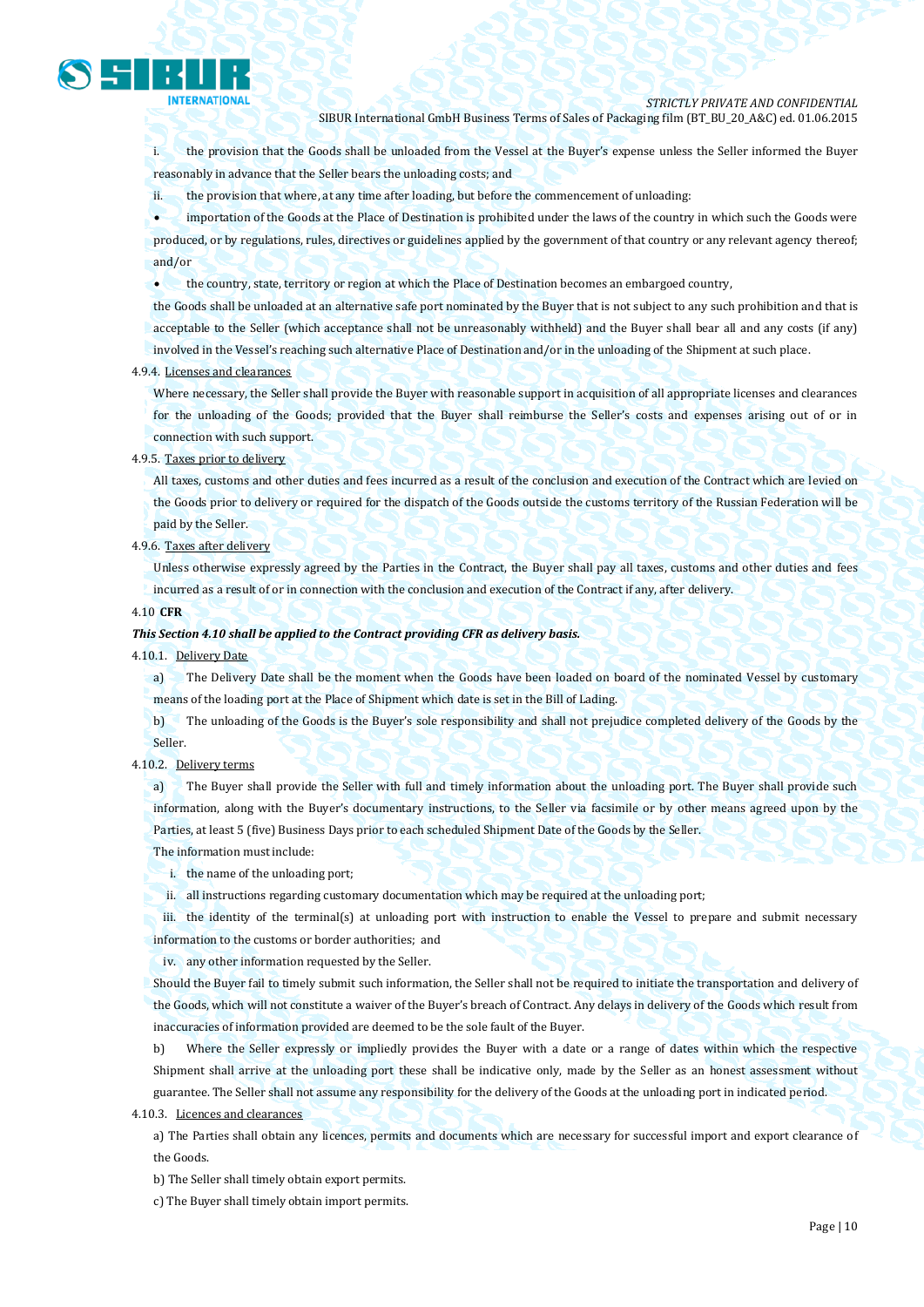

d) All delays due to absence of custom clearance shall be at the expense of the liable Party.

#### 4.6.4. Taxes prior to delivery

All taxes, customs and other duties and fees incurred as a result of entry into the Contract which are levied on the Goods prior to delivery or required for the dispatch of the Goods outside the customs territory of the Russian Federation will be paid by the Seller.

#### 4.6.5. Taxes after delivery

Unless otherwise expressly agreed by the Parties in the Contract, all taxes, customs and other duties and fees incurred as a result of or in connection with the conclusion and execution of the Contract if any, after delivery will be paid by the Buyer.

#### **PARAGRAPH V TRANSPORTATION**

#### 5.1 **General conditions of transportation**

- a) The Transport Document hereunder and the Contract shall be:
- CMR or TIR (or consignment note) for delivery by Truck(s);
- Bill of Lading (or "B/L" or "BL" or "BOL") for delivery by Vessel and Sea containers.
- b) Delivery of the Goods shall be immediately followed and witnessed by presentation by Seller to Buyer or the Carrier, or Buyer's representative, of a valid Transport Document. Such document shall be signed and marked by Seller and the Carrier at the place of loading and shall be deemed conclusive proof of delivery by Seller.
- c) Buyer warrants that the Place of Destination is (i) reachable by the agreed means of transport and (ii) suitable and equipped, if necessary, for unloading of the Goods.
- 5.2. **Special Conditions of transportation by Truck(s)**

#### *This Section 5.2. shall be applied when Contract specifies delivery by road (Truck(s))*

5.2.1 Where Seller expressly or impliedly provides the Buyer with a range of dates of dispatch of the Goods within the Shipment period or arrival of Truck(s) loaded with the Goods, dispatch of the Goods may be performed on any of the dates so provided.

52.2. No later than one (1) Day after dispatch of the Goods by Truck(s) Seller shall provide Buyer by e-mail or facsimile with all information necessary for unloading of the Goods:

- (a) Contract reference number;
- (b) CMR consignment note reference number(s);
- (c) Truck identification number(s);
- (d) description of the Goods and their CMR consignment note quantity;
- (e) Estimated Time of Arrival of Truck(s); and
- (f) number of issued CMR consignment notes.
- 5.2.3. Seller has the right to substitute any Truck(s) identified under subsection 5.2.2 (c) and provide Buyer with new information not later than two (2) Days before the Estimated Time of Arrival of the Truck(s). Such substitution shall always be subject to the requirements that Truck(s) sof a similar size be provided and that the quantity to be loaded shall not, without prior written Consent of the Buyer, differ by more than five per cent. (5%) from the quantity specified in the present Contract.
- 5.2.4. Buyer may at its own discretion provide the Seller with written instructions for unloading of the Goods by Buyer. In case such information is provided, Seller may undertake to cause his Carrier or his representatives / employees to follow such instructions to the extent practicable; provided that Seller shall be under no obligation to provide such assistance.
- 5.2.5. Buyer warrants that the Place of Destination shall be safe and well suited for delivery of the Goods. Buyer shall be liable for and shall indemnify Seller of any losses or damage, including but not limited to any liability for damage to Truck(s), surroundings, environment and people, additional costs or expenses arising out of and/or in relation to any failure of Buyer to nominate a safe Place of Destination.
- 5.2.6 Buyer shall have a representative on-time and present at the Place of Destination at the Delivery Date for unloading of the Goods, but the presence of such a representative shall not be a requirement for Seller's delivery of Goods under the Contract.
- 5.2.7 Truck transportation agreement conditions
	- i.Seller may arrange transportation of the Goods in accordance with the Truck transportation agreement(s) executed by and between Seller and the Carrier. Without prejudice to the generality of the foregoing, for the purposes of the Contract such agreement shall be deemed to provide that if: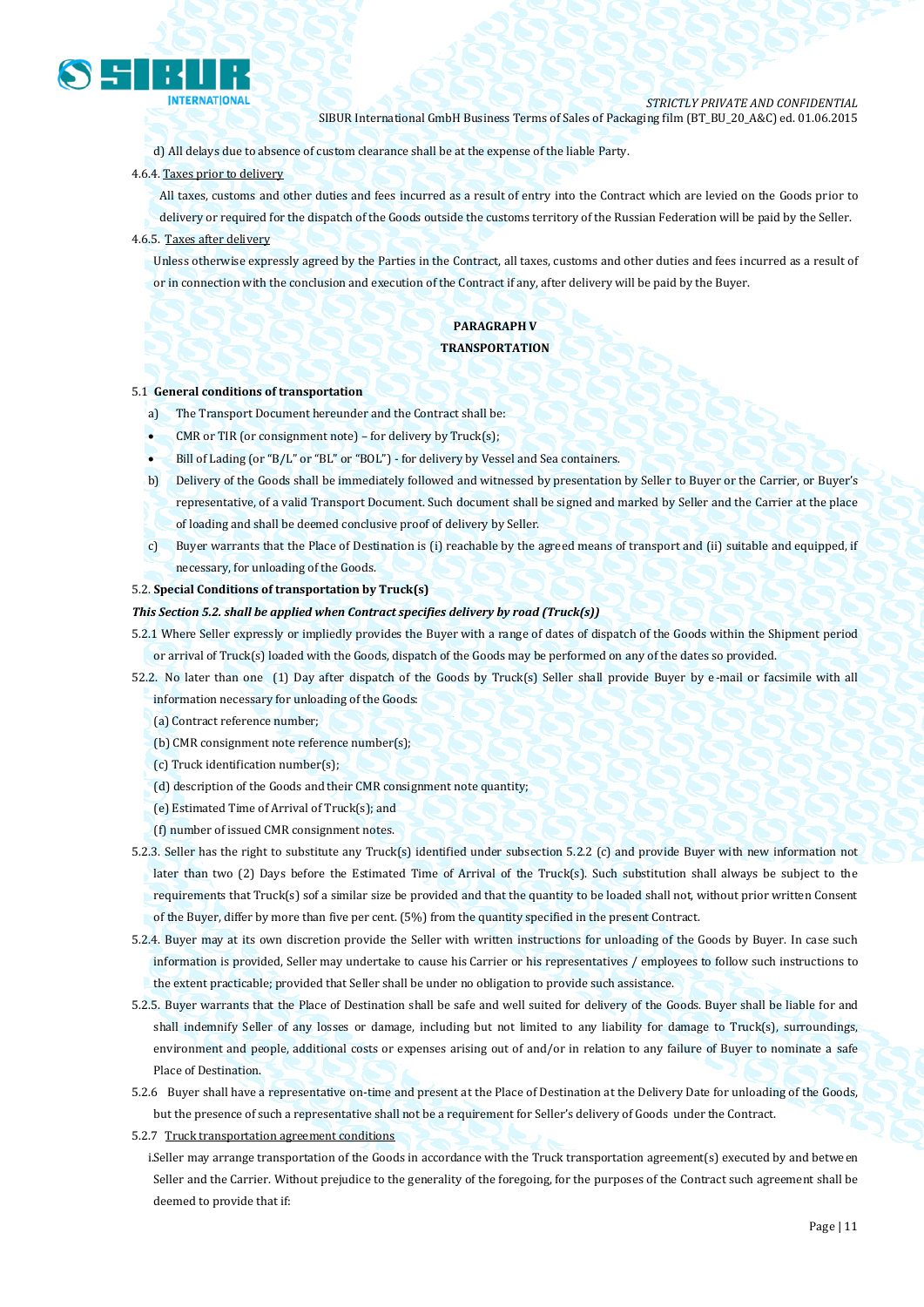

a) importation of the Goods at the Place of Destination is prohibited under the laws of the country in which such Goods were produced, or by regulations, rules, directives or guidelines applied by the government of that country or any relevant agency thereof; and/or

b) the country, state, territory or region at which the Place of Destination is located becomes a restricted zone,

the Goods shall be unloaded at an alternative location nominated by Buyer that is not subject to any such prohibition and that is accepted by Seller (which acceptance shall not be unreasonably withheld).

ii. The alternative Place of Destination referred to in subsection (i) above shall be deemed to be the Place of Destination stipulated under the Contract for the respective Shipment and Buyer shall pay all extra expenses (if any) involved in the Truck's reaching such alternative Place of Destination.

#### 5.2.8 Buyer's right to require

Buyer may request, by written instruction to the Seller, extra services in relation to the Goods at the Place of Destination which shall be included in the Total Goods Value. Such services, if any, shall be rendered under a written agreement entered into no later than three (3) Days before the Estimated Time of Arrival of the Truck(s). Where Buyer requests such services , Buyer shall indemnify Seller and hold it harmless against any liability, loss, damage, delay or expenses that Seller may sustain by reason of complying with Buyer's request. Buyer's indemnification of Seller shall be no less than the liability of Seller to the Truck owner in connection with Buyer's request.

5.2.9. Defective Truck(s)

If Buyer (or Buyer's authorized representative, or Buyer's Carrier, or any other party on Buyer's side or for whom Buyer bears responsibility) returns any Truck(s) defective, unrepaired, and/or damaged, and/or unclean, and/or not fully unloaded, and/or otherwise unfit for the purposes, which such Truck is usually used for, the Buyer shall reimburse all and any costs and expenses of Seller arising out of or in connection with such Defective Truck(s).

#### 5.3. **Special conditions of transportation by sea**

#### *This Section 5.3 shall be applied when Contract specifies delivery by sea (sea Containers)*

5.3.1. Where the Seller expressly or impliedly provides the Buyer with a range of dates within an agreed period of arrival of the Vessel at the Place of Destination, the delivery of the Goods may be performed on any of the dates provided.

5.3.2 On the next Day after dispatch of the Goods the Seller shall provide the Buyer with all information necessary for unloading of the Goods:

- a) the Contract reference number.
- b) the name of arriving Vessel, from which the Goods must be unloaded.
- c) description of the Goods and their Bill of Lading quantity.
- d) estimated Time of Arrival and date of Bill of Lading.
- e) number of copies of Bill of Lading; and

f) details of any other cargo on board of the Vessel, if it can have any influence on unloading of the Goods process.

#### 5.3.4 The Buyer warrants that:

a) the unloading port and unloading terminal, indicated as the Place of Destination, shall comply and shall remain fully compliant with the requirements of the ISPS Code;

b) the Buyer shall provide a safe port and safe berth for the Vessel and the Vessel shall when fully laden be able to safely reach, lie at, unload the Goods at and depart from the unloading terminal, always safely afloat, free from air draft and other physical restrictions and without causing damage to the unloading terminal, rivers, canals, shores, berths, docks, jetties, surroundings, environment and people.

5.3.5 The Buyer shall be liable for and shall indemnify the Seller in respect of any loss or damage, including but not limited to any liability for damage to the Vessel, the berth, terminal, rivers, canals, shores, berths, docks, jetties, surroundings, environment and people, additional freight costs or any deviation costs or any demurrage or detention, or expenses arising out of and in relation to any failure of the Buyer to comply with Section 5.3.4. Any costs or expenses arising out of or related to security regulations or measures required at the Place of Destination by the unloading port or facility or any relevant authority in accordance with the ISPS Code, if applicable, (including but not limited to, security guards, launch services, tug escorts, port security fees or Taxes and inspections;) and any delays caused by any additional or special security measures, inspections or other action required at the Place of Destination by the unloading port or facility or any relevant authority as a result of the nominated Vessel's previous ports of call, shall be borne by the Buyer and such time shall count as laytime or time on demurrage.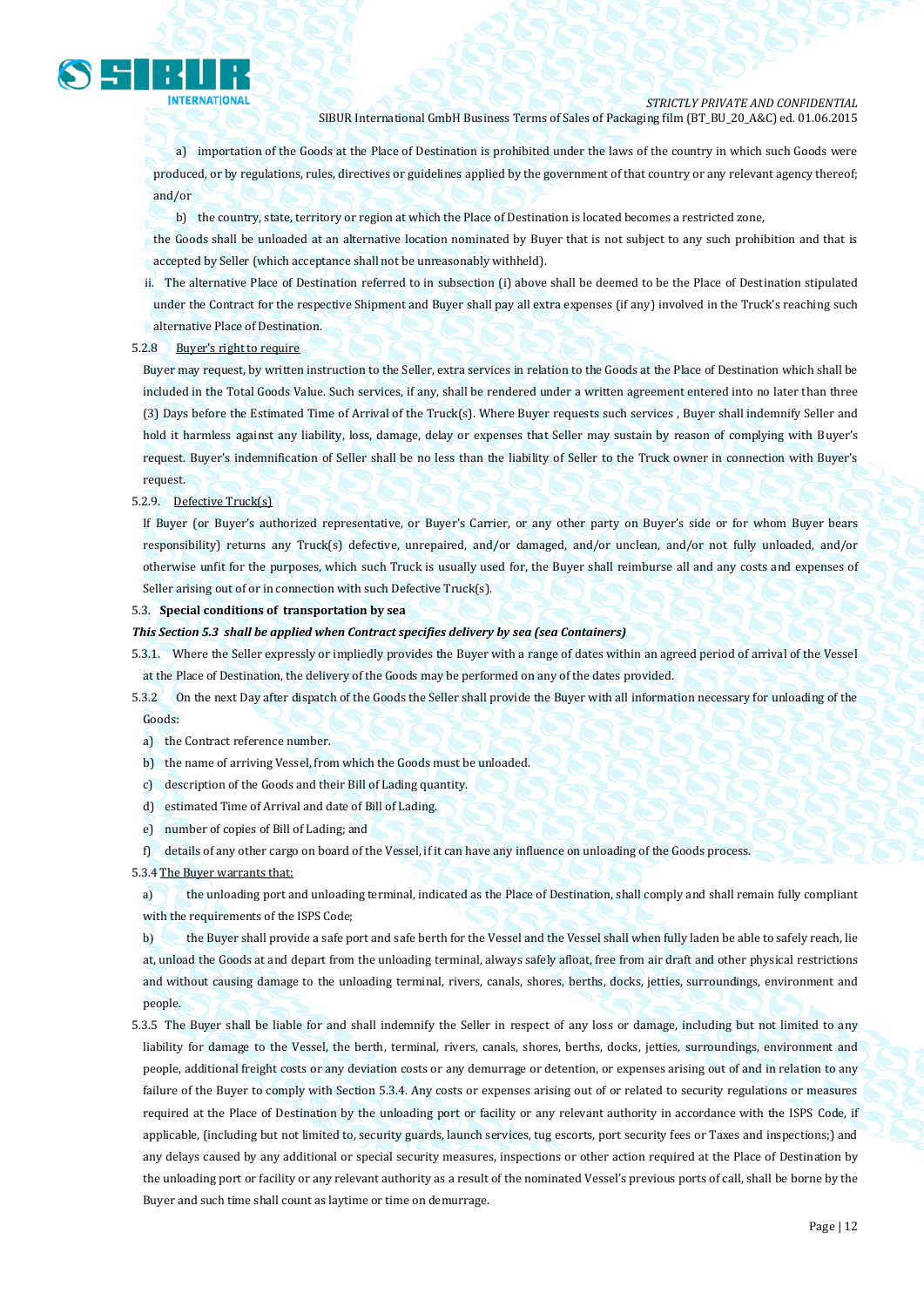

#### 5.3.6 Nomination

a) The Seller shall not later than 5 (five) Days prior to the first Day of the laytime at loading port, nominate for the Buyer's acceptance (and such acceptance not to be unreasonably withheld) the Vessel which is to be loaded with the Goods for each scheduled Shipment (the "Nomination").

b) The Nomination shall include:

(i) the Contract reference number;

(ii) the name of the Vessel on which the Goods will be loaded;

(iii) a description of the Goods and approximate quantity or the Bill of Lading quantity (if available);

(iv) ETA of the Vessel;

(v) the Vessel(s) loading laytime;

(vi) details of any other cargo on board or to be loaded on board if loading a part of cargo;

(vii) details of the last 3 (three) cargoes of the Vessel and such cargoes shall be of a nature, which are unlikely to have an adverse effect on the quality of the Goods; and

(viii) details of the agent at the Place of Destination (if available).

c) The acceptance or reasonable rejection of the Vessel shall be advised by the Buyer as soon as possible, however not later than 12 (twelve) hours upon receipt of such Nomination.

d) Unless otherwise specified herein, the Seller may substitute any Vessel named in the Nomination not later than 5 (five) Days prior to the first Day of the ETA at the loading port. Where a Vessel is substituted, the Seller shall send to the Buyer a revised Nomination in the form set out above.

#### 5.3.7 NOR

Upon arrival of the Vessel at the Place of Destination (the unloading port or customary anchorage or area or such other place as the Vessel may be ordered to await unload) or other closest possible point to the Place of Destination, the Vessel shall tender its notice of readiness (NOR).The Buyer is obliged to ensure his timely presence at the Place of Destination at the Delivery Date for unloading of the Goods.

The Buyer's (or the Buyer's representative / agent's) absence at the Place of Destination shall not prejudice the fact that the Seller

had successfully performed delivery of the Goods for the purpose of the Contract.

#### 5.3.8 The Buyer's Right to Require

Where the Buyer, by written instruction to the Seller, requests that the Vessel:

- a) co-mingles different grades of the Goods belonging to the Buyer; and/or
- b) otherwise breaches the Vessel's natural segregation; and/or
- c) dopes the Goods by introducing additives after loading; and/or
- d) adds dye to the Goods after loading; and/or
- e) performs on board blending of the Goods; and/or
- f) carries additives/dye in drums on deck; and/or

g) carries out such other cargo operation as the Buyer may reasonably require and always providing that the Vessel is capable of performing such operations and that such operations are within the scope of the charterparty conditions or otherwise agreed by the Vessel's owners;

then the Buyer shall indemnify and hold the Seller harmless against any liability, loss, damage, delay or expense that the Seller may sustain by reason of complying with the Buyer's request. The indemnity given by the Buyer to the Seller shall be no less in scope than the indemnity required by the Vessel's owners to comply with the Buyer's request.

#### 5.3.9 The Seller's Right to Refuse

The Seller reserves the right to refuse at any time:

- a) to direct any Vessel to undertake or to complete the voyage to the Place of Destination if such Vessel is required in the performance of the Contract, in the Seller's opinion, to risk its safety or to risk ice damage, or to transit or to proceed or to remain in waters where there is war (whether declared or not), terrorism, piracy or threat thereof; or
- b) to direct the Vessel to undertake the voyage to the intended Place of Destination if such Vessel is required in the performance of the Contract to transit waters, which in the Seller's reasonable opinion, would involve abnormal delay; or
- c) to undertake any activity in furtherance of the voyage which in the opinion of the Vessel's master could place the Vessel, its cargo or crew at risk.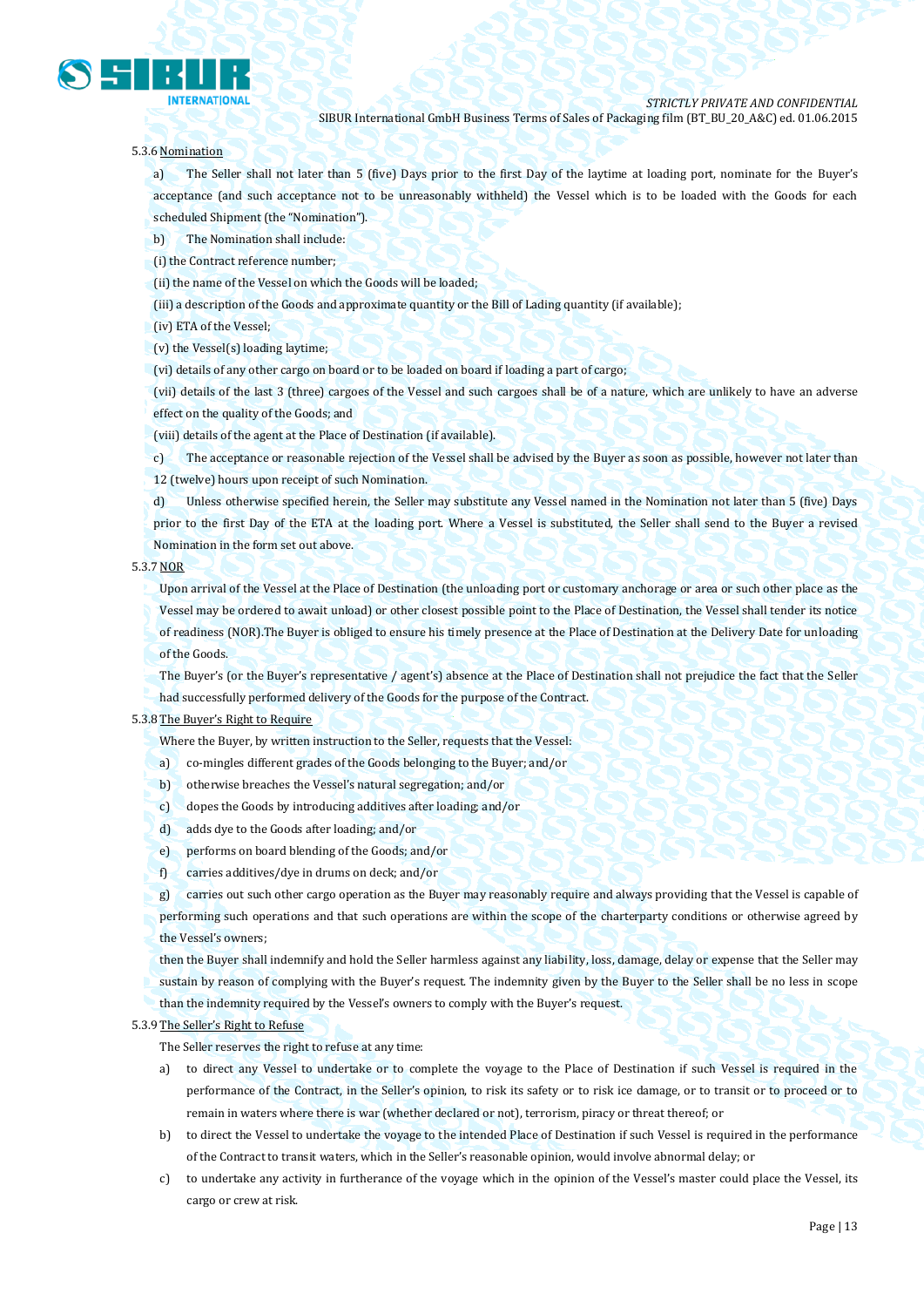

If the Seller agrees to direct the Vessel to undertake or to complete a voyage as referred to in this Paragraph, the Buyer undertakes to reimburse the Seller, in addition to the Total Goods Value payable under the Contract, for all costs incurred by the Seller in respect of any additional, freight, demurrage, insurance premium and any other sums that the Seller may be required to pay to the Vessel's owner including but not limited to any sums in respect of any amounts deductible under such owners' insurance and any other costs and/or expenses incurred by the Seller.

#### 5.3.10 Ice clause

- a) In case of ice at the Place of Destination or on the voyage to the Place of Destination which directly prevents or hinders safe navigation, the Vessel may only follow a path cut by ice breakers, provided that the master considers such navigation safe. Under no circumstances will the Vessel be obliged to force a path through the ice. If required, the Buyer shall, at its own expense, place icebreakers at the Vessel's disposal.
- b) The Buyer shall reimburse the Seller for:
	- i. any additional insurance premium incurred;

ii.the cost of any ice damage incurred less any sum which is recovered under the applicable insurance policy or policies; and iii. any charter hire paid by the Seller for the period of repair necessitated by ice damage, including hire paid by the Seller for the Vessel's deviation to the repair yard.

c) In the event that the Place of Destination is inaccessible due to ice, or in the event that the master deems the Vessel to be at risk of being unable to leave the Place of Destination due to ice, the Vessel will proceed to the nearest ice-free position and request revised orders. Immediately upon receipt of such request, the Buyer shall nominate an alternative ice-free and accessible port or facilities for receiving the Goods, provided that if the Place of Destination is a loading port then such an alternative ice-free and accessible port or facilities shall be agreed with the Seller. Any additional freight, expenses, demurrage and/or dues incurred as a result of such revised orders shall be for the account of the Buyer.

#### 5.3.11 Conditions of use of sea Container(s)

- a) The period of free use and payment for excess use of Container(s) in port of unloading shall be according to the applicable rules of the forwarder's agent/Container owner or customary at the Place of Destination.
- b) In the event a Container is damaged while it is in possession of the Buyer or the Buyer's counterparties, the Buyer shall promptly inform the Seller thereof and within 30 (thirty) days after the Seller's request pay to the Seller the documented repair costs in full, including, without limitation, expenses incurred in transporting the Container to the place of repair and for the surveyor's services. If the owner of the Container (or the forwarder agent, if authorized) decides that the repair of the Container is impossible or not reasonable as a result of the damage incurred, the Container is considered to be lost. In that event the Buyer shall pay the Seller the amount equivalent to the value of a corresponding container of the same size and type of the Container, which shall not be less than the cost of the Container, as set by the owner.
- c) The assessment of damage to the Container during the period of use by the Buyer shall be done by the Seller or an expert engaged by the Seller or by the owner or by the expert engaged by the owner. The expert costs are born by the Seller or the owner. Upon the results of the assessment the expert shall prepare a report based on which the owner of the Container shall resolve on the feasibility of the Container's repair. The expert costs shall be paid in full by the Buyer to the Seller.
- d) The Buyer shall return the Container in accordance with the Seller's written instructions as soon as possible following the completion of the transportation and in any event within the free use period stated in the customary rules at the Place of Destination. The Container is to be freed from all particles of the cargo and material used for the Goods separation.
- e) Should the Buyer fail to return the empty and clean Container to the forwarder (or the forwarding agent) within the free use period, such Container is considered to be lost. In that event the Buyer shall pay the Seller the amount equivalent to the value of a corresponding container of the same size and type of the Container, which shall not be less than the cost of the Container, as set by the owner.
- f) Should the Buyer fail to return the Container within the free use period, the Seller is entitled at its own discretion: (i) to claim the cost of the lost Container; or (ii) extend the return period and charge 35 (thirty five) USD for each Day of use beyond the free use period or such higher rate as may be applicable to the forwarder's agent/Container owner or customary at the Place of Destination. In the event the Container is lost or deemed to be lost (as described in this Paragraph 6.3. hereof), the charge for the use beyond the free use period shall be calculated until the date of payment of the cost of the lost Container.
- g) The Buyer shall provide the Seller with full written instructions regarding the particulars for the Bill of Lading including consignee, contact details and address of the authorized person of the consignee, other information necessary for the delivery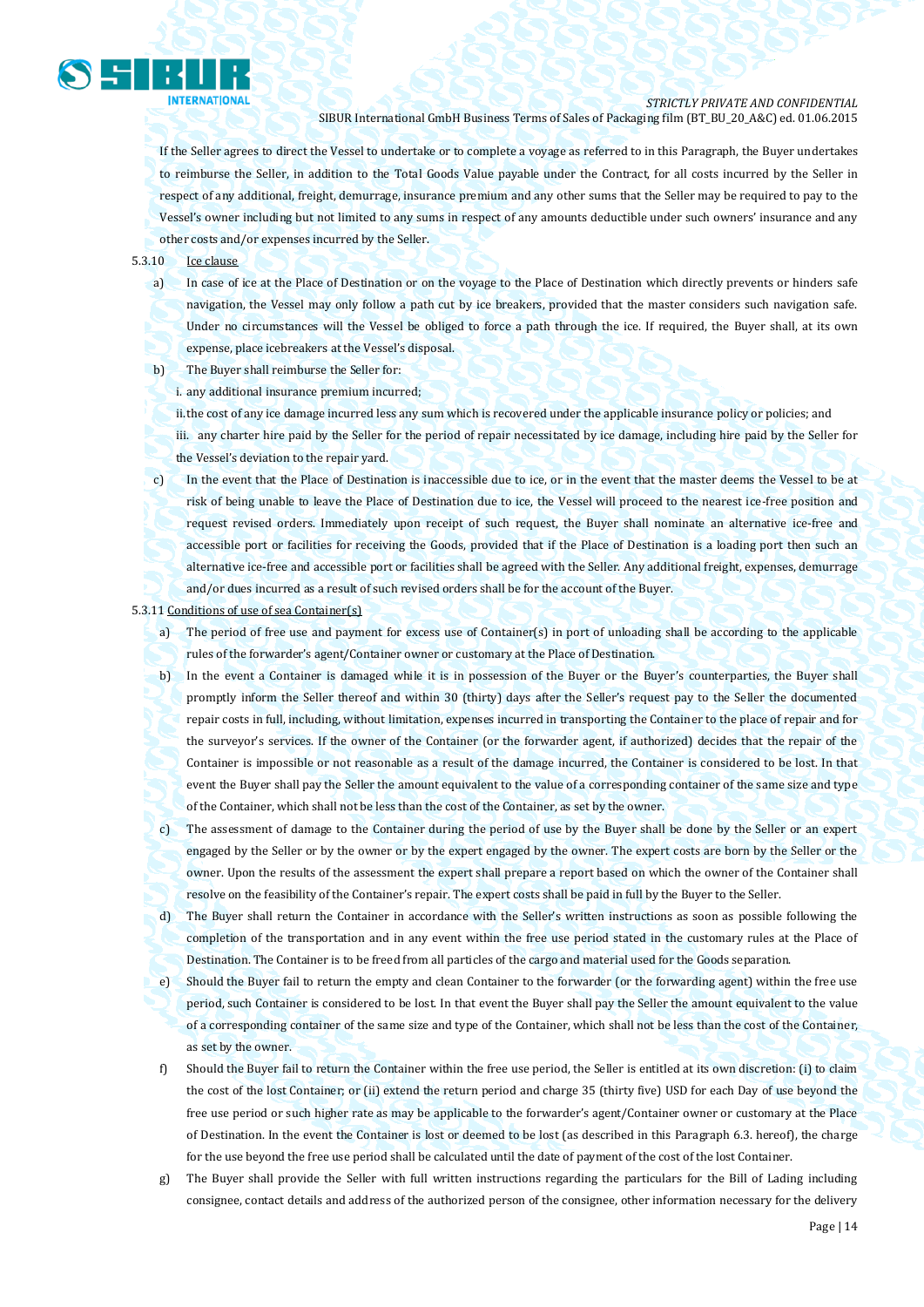

and reasonably required by the Seller, number of the copies, addresses, etc. and such other information which may be required at the Place of Shipment, Place of Destination and/or by the Seller. The Seller shall have the right to issue its own instructions if the Buyer fails to provide the Seller with the instructions and/or information required by this Paragraph.

#### **PARAGRAPH VI SHIPMENT PERIOD**

6.1 The Shipment Date shall be specified in the Transport Document

6.2. (i) If the Parties agree that the Shipment period shall be any month of a year without indication of the dates, and

(ii) if within ten (10) Days prior to the last day of such month the dates of dispatch are not agreed by the Parties,

Seller shall be entitled not to deliver the respective Shipment and/or sell such Shipment to any Third party and shall not be liable to Buyer for such non-delivery or for any losses and expenses incurred by Buyer. If Seller decides to sell the respective Shipment to any Third party Buyer shall reimburse to Seller all expenses arising out and/or in connection with such sales.

#### 6.2. Transportation information

a) If the Goods' transportation is arranged by Seller, Buyer shall submit to Seller the Transportation information required for the transportation and delivery of the Goods via facsimile, or by other means agreed upon by the Parties at least five (5) Business Days before the first Day of laytime of each Shipment.

b) The Transportation information shall include:

- all instructions regarding customary documentation which may be required at the Place of Destination;
- the identity of the Terminal(s) at the Place of Destination, with instructions to enable the Carrier to prepare and submit necessary information to the customs or border authorities; and

any other documents requested by Seller.

c) Should Buyer fail to timely submit the Transportation information, Seller may at its sole discretion elect to extend the time for delivery of the Goods which, if so extended, will not constitute a waiver of the Buyer's breach of the Contract.

d) Seller shall send to Buyer the details of the dispatched Shipment via e-mail, facsimile or by other means agreed upon by the Parties within five (5) Business Days after dispatch of the Goods.

e) Any delays in loading the Goods at the Place of Shipment (including where Seller is entitled to delay delivery of the Goods) or in unloading the Goods at the Place of Destination caused by Buyer's failure to provide any necessary Transportation information, or as a result of omissions or inaccuracies in the Transportation information provided, will be for the Buyer's account. Buyer shall indemnify Seller for all costs, losses and damages, including, but not limited to, demurrage and/or detention incurred by Seller as a result thereof.

#### **PARAGRAPH VII**

#### **LAYTIME**

*This Paragraph VII shall be applied when the Contract specifies delivery by road (Truck(s)). Not applicable for delivery in sea Containers on CIF, CFR.*

- 7.1 The time allowed to Buyer for the loading or unloading of the Goods deliverable under the Contract shall be as set out in the Contract.
- 7.2 Sundays and Holidays shall be included, unless unloading on the Sunday or Holiday in question is prohibited by Law or regulation or custom at the unloading Terminal and/or unloading railway zone.
- 7.3 a) If the amount of laytime permitted is not set out in the Contract, laytime shall be six (6) hours, unless otherwise expressly mutually agreed by the Parties in writing.

b) Laytime shall commence three (3) hours after the relevant Truck(s) has arrived at the Place of Destination. For the purpose of calculating of the unloading time, unloading shall be deemed to have been completed upon removal of last item of the Goods from the last Truck(s).

c) The Truck(s) will be deemed to have arrived as of the time when the Carrier gives notice of such. Buyer may not refuse to certify receipt of such notice and the time of arrival shall be determined according to the Carrier's records. Buyer shall pay in full any expenses and costs of Carrier and/or Seller related to Buyer's refusal to certify any such notice.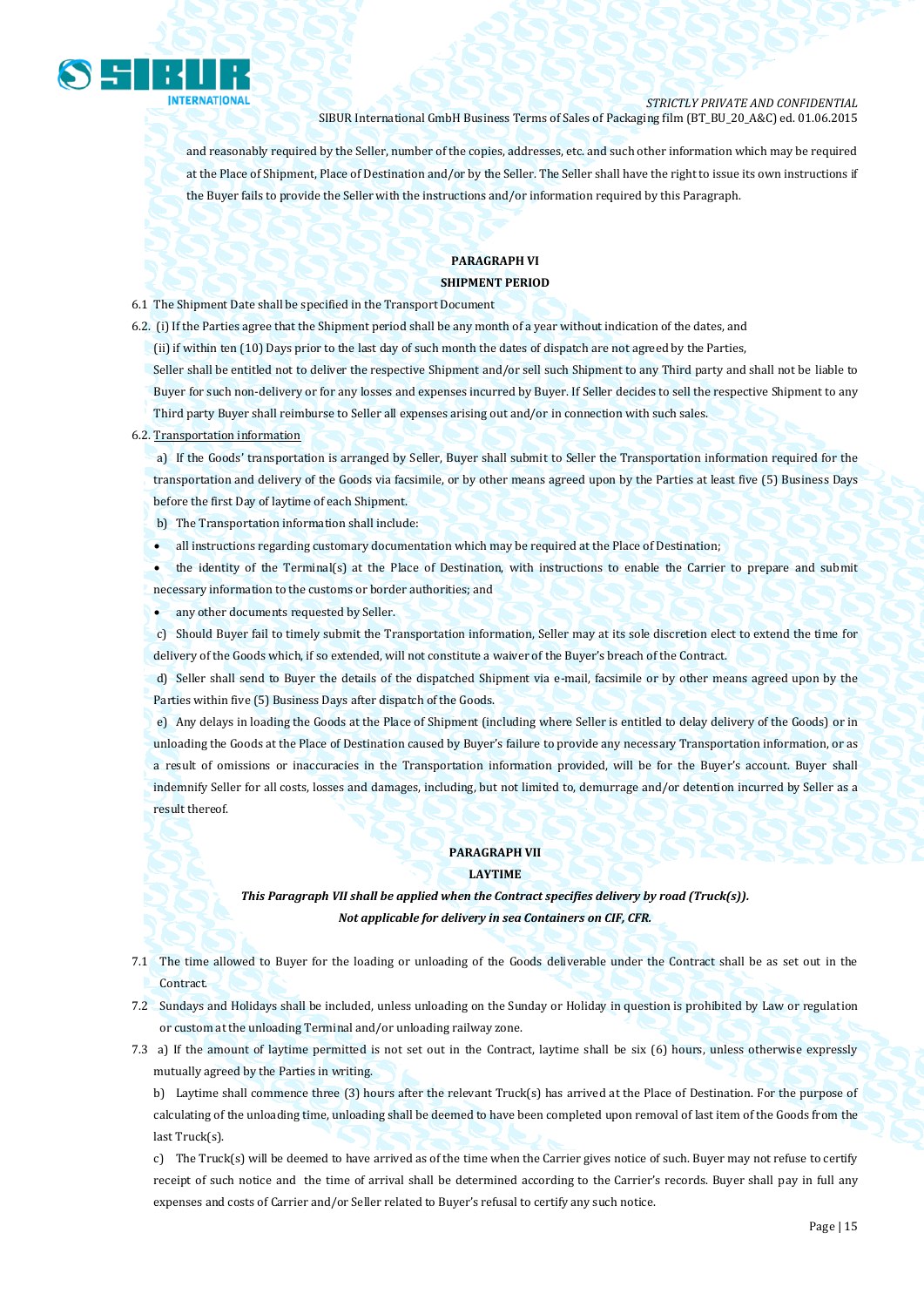

#### **PARAGRAPH VIII DEMURRAGE**

*This Paragraph VIII shall be applied when the Contract specifies delivery by road (Truck(s)). Not applicable for delivery in sea Containers on CIF, CFR.*

- 8.1 If the Goods are not loaded or unloaded (whichever is applicable) by the Party required to load or unload the Goods (whichever is applicable) within the time allowed in accordance with the laytime provisions hereof and/or the Contract, such Party shall pay to the other Party demurrage in respect of the excess time at the rate set ot in the Contract.
- 8.2 Unless the Contract provides otherwise, no Force Majeure Event shall affect the running of laytime or vary or excuse the obligation to pay demurrage. The Party required to load or unload (as the case may be) the Goods shall indemnify the other Party for all demurrage costs resulting from delay in loading or unloading of the Goods by the Party required to load or unload the Goods.
- 8.3 Where no demurrage rate has been provided in the Contract, the demurrage rate for delivery by road (Truck(s)) as set out in the relevant agreement with the Carrier or, if the agreement does not specify a demurrage rate, at the market rate for the applicable means of Transport on the date of the completion of loading/unloading as shall be assessed by a mutually agreed independent broker. In the event that the Parties do not agree on a mutually acceptable broker, then each Party will appoint an independent broker and the two so appointed will appoint a third. The assessment that is the furthest away from the median will be discounted and the applicable demurrage rate will be the average of the two remaining assessments.
- 8.4 Unless the Contract provides otherwise, demurrage claims must be addressed to the other Party within nine (9) months after the Delivery Date); however, it shall not be considered as time-barred by this Section. The Parties consider this period reasonable as they agree that customarily carriers make demurrage claims within approximately six (6) months after the Delivery Date.
- 8.5 Demurrage claims shall be considered within thirty (30) Days after their receipt by a relevant Party and shall be paid by the relevant Party not later than fourteen (14) Days after receipt of the other Party's invoice. If no substantiated comments have been given within the specified thirty (30) Days period, the claim shall be deemed accepted.

#### **PARAGRAPH IX PRICE**

- 9.1. The Price for the Goods shall be determined in the Contract.
- 9.2. Should the final Price for the Goods not be known at the time of invoicing, the Seller shall prepare a provisional invoice based upon the pricing information available at the time and the Buyer shall make payment against the provisional invoice. The provisional invoice shall, unless otherwise agreed between the Parties in the Contract, be based upon one hundred per cent (100 %) of the quantity specified in the Transport Document and the preliminary Price calculated based on the formula specified in the Contract.
- 9.2.1. If the amount paid by the Buyer against provisional invoice for the Goods is less than the amount due to be paid for the Actual Contract Quantity at the agreed (final) price, calculated according to the formula specified in the Contract, the Buyer shall effect the payment of such outstanding balance within 3 (three) Business Days of the receipt of the Seller's final invoice which shall be prepared as soon as practicable after all the relevant pricing information becomes available to the Seller.
- 9.2.2. If the amount paid by the Buyer against provisional invoice for the Goods exceeds the amount due to be paid for the Actual Contract Quantity at the agreed (final) Price, calculated according to the formula specified in the Contract, the Seller shall issue the final invoice (which shall be prepared as soon as practicable after all the relevant pricing information becomes available to the Seller) and request the Buyer if (i) such difference between the amounts will be applied to the further deliveries if applicable or (ii) the Seller shall return such difference between the amounts within 3 (three) Business days of a mutually acceptable appropriate Verification Act being executed by the Parties. If the Buyer selects option (ii), then Verification Act shall be prepared and sent by the Seller to the Buyer within 2 (two) Business Days upon receipt of the Buyer's respective decision in writing.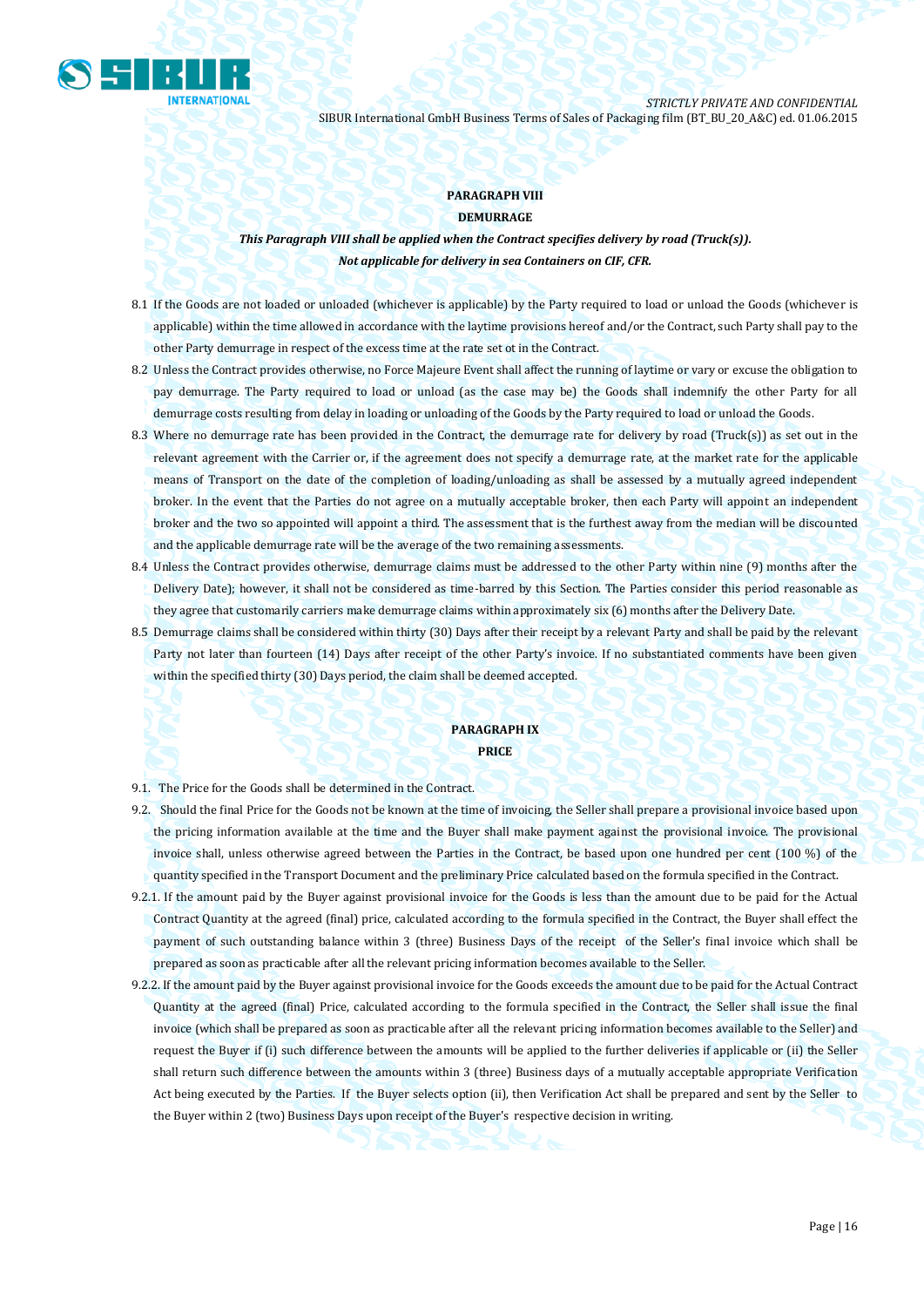

#### **PARAGRAPH X**

#### **PAYMENT TERMS**

*Unless otherwise specified in this Business Terms general payment terms shall be in accordance with Part III ("GENERAL PAYMENT TERMS") of the General Conditions*

#### **Section 10.1. Prepayment (advance payment)**

*This Section 10.1 applies to Contracts specifying Prepayment, unless the Contract provides otherwise*

10.1.1. Buyer shall pay for the Goods as follows:

i. The Buyer shall pay one hundred per cent (100%) of the amounts specified in Seller's proforma invoice in advance of delivery within five (5) Business Days after the date of the invoice but no later than three (3) Business Days prior to the Goods' dispatch by the Manufacturer as indicated in the invoice.

ii. Buyer shall payt by wire transfer and without deduction or setoff into Seller's bank account and Buyer shall indicate the number and the date of the Contract/Amendment and proforma invoice number in the payment reference .

iii. If the amount paid by Buyer as Prepayment for the Goods is less than the amount due to be paid for the Actual Contract Quantity or the Actual Monthly Quantity (as the case may be) Buyer shall pay the outstanding balance within five (5) Days of Seller's invoice for the balance.

iv. If the amount paid by Buyer as Prepayment for the Goods exceeds the amount due to be paid for the Actual Contract Quantity or the Actual Monthly Quantity (as the case may be) the Parties shall mutually agree whether (i) the difference will be applied to future Shipments, if applicable or (ii) the Seller shall return such difference between the amounts within five (5 ) Business Days of the signing of the Verification Act by the Parties.

#### **Section 10.2. Post payment**

#### *This Section 10.2 applies to Contracts specifying Post payment*

- 10.2.1 Buyer shall pay one hundred per cent (100%) of the amounts specified in Seller's invoice not later than the date specified in the Contract.
- 10.2.2 Partial payments shall be allowed, subject to Section 10.2.1 above.

#### **Section 10.3. Letter of Credit**

#### *This Section 10.3 applies to Contracts specifying Letter of Credit*

- 10.3.1 Issuance of the Letter of Credit. Buyer shall procure issuance of the Letter of Credit within five (5) Business Days from the Longstop date in accordance with these Business Terms and the Contract.
- 10.3.2 Validity period of the Letter of Credit. The validity period for the Letter of Credit shall cover the payment period in the Contract plus thirty (30) Days, provided, however, that the total minimum validity period shall be no less than ninety (90) Days. Buyer shall procure that the validity period of the Letter of Credit shall be extended if a Force Majeure Event extends the payment period under the Contract.
- 10.3.3 Documents

Buyer shall procure that:

- (a) the only documents required to be presented by Seller to collect under the Letter of Credit shall be the following:
- i. Seller's invoice (fax or email copy); and
- ii. Transport Document;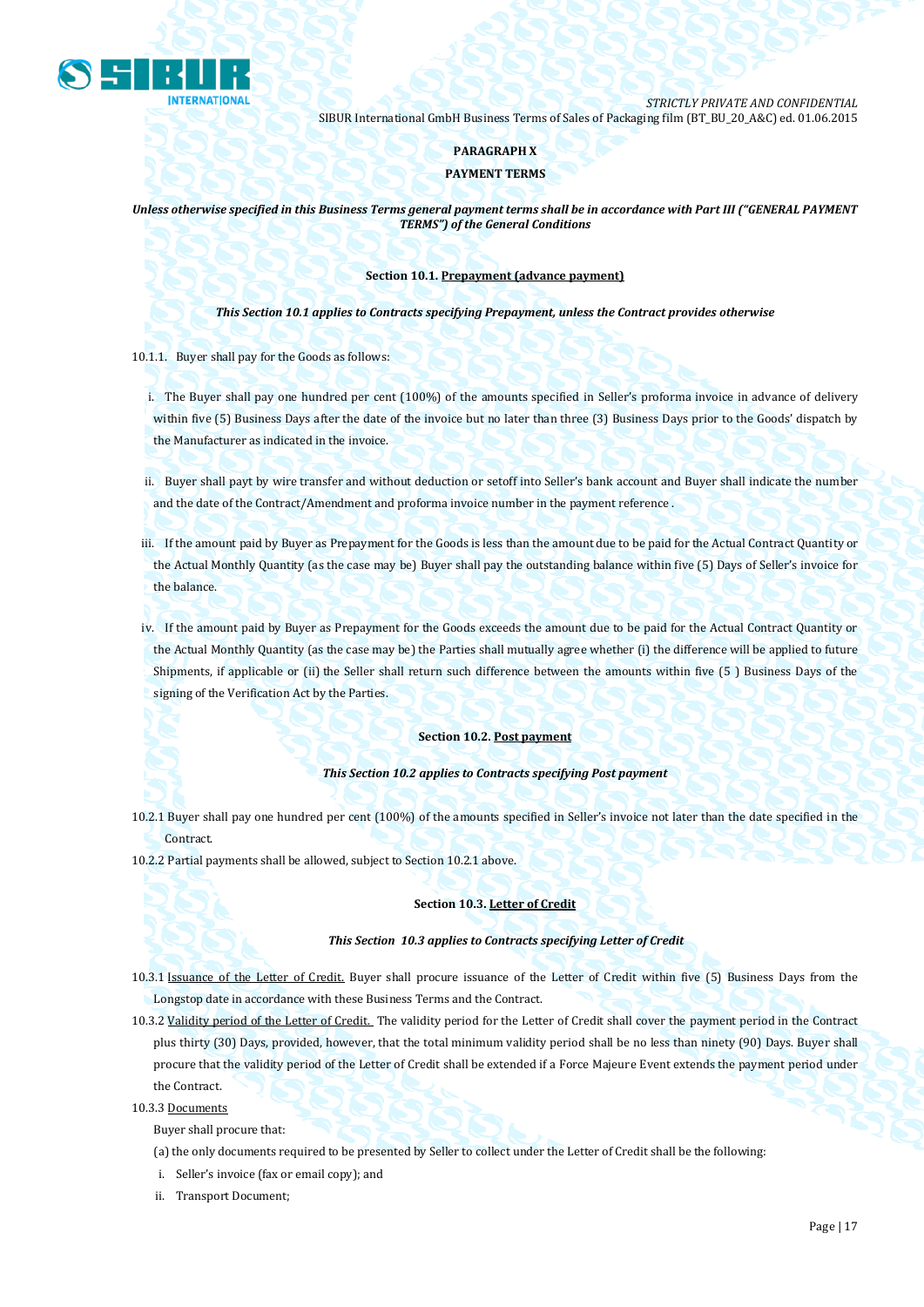

- (b) documents prepared in Russian are acceptable; and
- (c) minor mistakes and misprints in the documents are acceptable.
- 10,3.4 Letter of Credit Conditions
	- The payment for the Goods shall be effected by Buyer as follows:
	- i. Buyer shall procure issuance in favour of Seller an irrevocable and divisible Letter of Credit payable at sight in strict accordance with the terms and from a bank and in a form confirmed in writing by Seller but in any case prior to the dispatch of Goods;
	- ii. Buyer shall provide Seller with the draft of such irrevocable Letter of Credit for Seller's preliminary written approval;
	- iii. expenses in connection with the opening, amendment and utilisation of the Letter of Credit shall be paid by Buyer; and
	- iv. The Letter of Credit shall be issued in the amount of one hundred and ten per cent (110%) of the Price multiplied by the Shipment quantity of the Goods to be delivered.

#### *Section 10.4. CAD ("Cash against documents")*

#### *The terms and conditions of this Section 10.4 shall be applied to the Contract if the Contract specifies CAD as the payment terms, unless otherwise specified therein*

- 10.4.1. These payment terms are governed in accordance with the ICC Uniform Rules for Bank-to-Bank Reimbursements Under Documentary Credits (URR 525).
	- Buyer shall pay the Goods via Cash against documents at sight (hereinafter referred to as "CAD at sight") in accordance with the conditions specified below.
- 10.4.2. Pursuant to payment terms via CAD at sight Buyer shall pay for the Goods in advance in the amount specified in the Contract.

10.4.3. The payment for the Goods shall be effected by Buyer as follows:

Within ten (10) Business days after the date when the documents stating the right of disposal of the Goods were issued Seller shall (i) transfer the originals of such documents to Seller's Bank and (ii) send the copy of such documents to Buyer.

- 10.4.4. The Parties expressly have acknowledged and agreed that the following documents are considered as the documents stating the right of disposal of the Goods:
	- i. Commercial invoice;
	- ii. Railway bill for delivery by railroad, or
	- CMR or TIR (as the case may be) for delivery by road;
	- iii. Packing list issued by Seller.

The Parties may mutually agree in writing in the Contract other documents stating the right of disposal of the Goods depends on the reasonable requirement of the respective authority.

- 10.4.5. Upon receipt of the documents stating the right of disposal of the Goods Seller's Bank shall transfer the originals of such documents to Buyer's Bank; provided that such Buyer's Bank was expressly preliminary approved by the Seller in writing.
- 10.4.6. Buyer shall pay five-fifteen per cent (5-15%) (as it is stipulated in the Contract) of the amount specified in the Seller's commercial invoice in advance within five (5) Business Days after the date of Seller's commercial invoice.
- 10.4.7. Buyer shall confirm Buyer's Bank his Consent for payment for the original documents stating the right of disposal of the Goods and shall pay the remaining amount specified in Seller's commercial invoice at the rate of eighty five – ninety five per cent (85- 95%)(depending on the amount of advance payment) within fourteen (14) Days from the moment of arrival of the Goods to the Place of Destination.
- 10.4.8. Without prejudice to other provisions hereof the advance payment for the Goods paid by Buyer in accordance with this Section is considered as Seller's compensation for storage of the Goods before its actual transfer to Buyer. In case Buyer doesn't pay the remaining amount for the Goods within fourteen (14) Days from the moment of arrival of the Goods to the Place of Destination, Seller shall be entitled to retain the advance payment for the Goods paid by Buyer in accordance with this Section for compensation of the Seller's expenses for storage of the Goods.
- 10.4.9. Buyer shall (i) effect the payments specified in subsections 10.4.6 and 10.4.7 of this Section and (ii) ensure the availability of the total amount to be paid pursuant to subsection 10.4.7 of this Section on the date of confirmation to Buyer's Bank of his Consent for payment for the documents and effect this payment in accordance with the Contract by telegraphic transfer and without deduction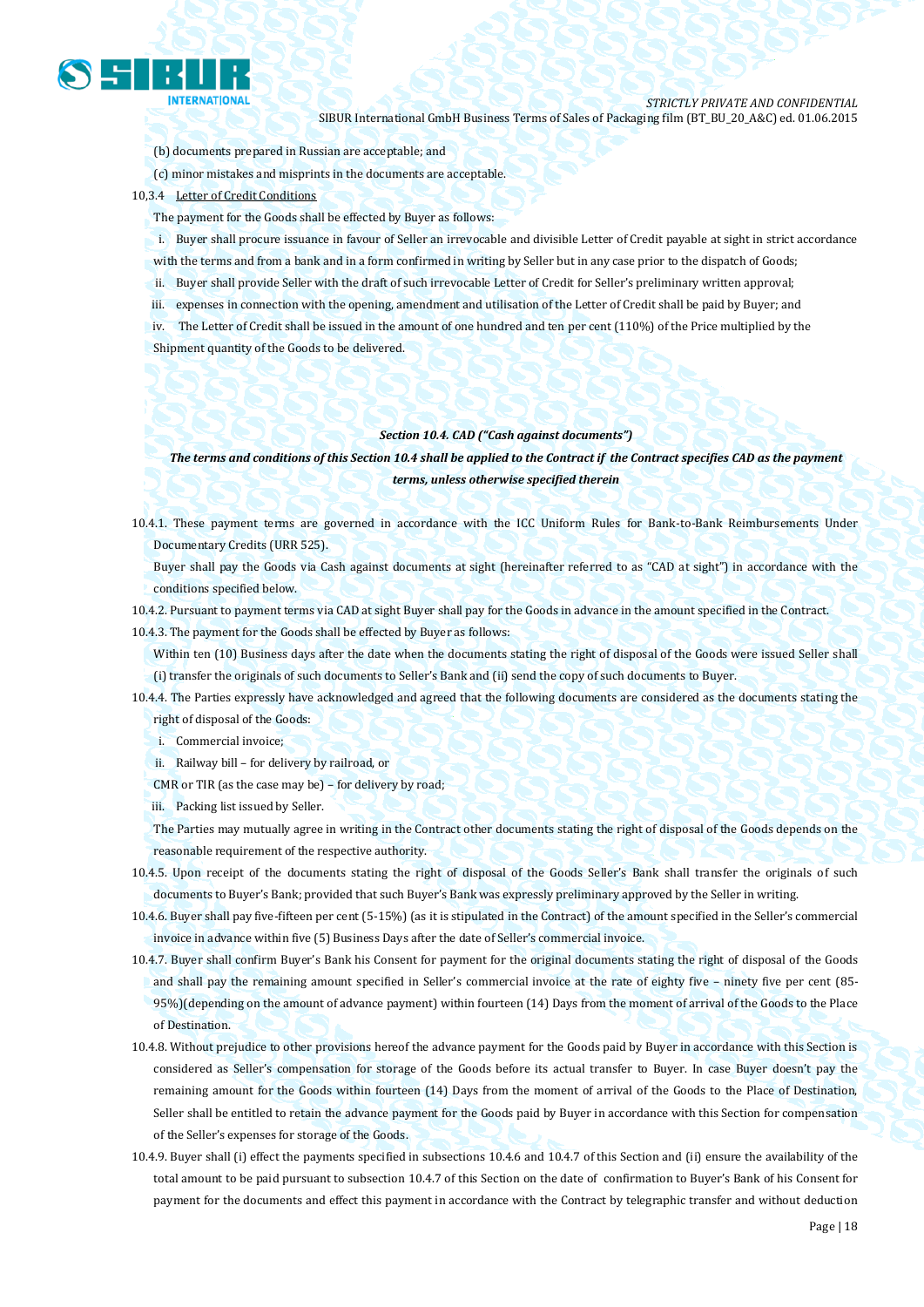

into Seller's bank account and Buyer shall indicate the number and the date of the Contract/Amendment and commercial invoice number in the payment reference (the purpose of payments).

- 10.4.10. From the date of receipt of Buyer's Consent for payment for the documents stating the right of disposal of the Goods Buyer`s Bank shall transfer the originals of such documents to Buyer.
- 10.4.11. The Parties expressly have acknowledged and agreed that in case of payment for the Goods via CAD at sight the risk and title to the Goods shall transfer from Seller to Buyer at the date of receipt by Buyer of the originals of the documents stating the right of disposal of the Goods.

#### **Section 10.5. Security of the Buyer's Payment Obligations**

#### *This Section 10.5 applies to Contracts specifying the Security of the Buyer's payment obligations*

#### 10.5.1 **Stand-by Letter of Credit**

a) Issuance of Stand-by-Letter of Credit. The Buyer shall procure the issuance of a Stand-by Letter of Credit within five (5) Business Days from the Longstop date in accordance with these Business Terms and the Contract.

b) Validity period. The validity period for the Stand-by Letter of Credit shall be ninety (90) Days.

c) Stand-by-Letter of Credit procedure. If Buyer fails to pay one hundred per cent (100%) of the amount specified in Seller's invoice within the time specified in the Contract the Seller may immediately look to the Stand-By Letter of Credit against the presentation by Seller to Seller's bank (as specified in Seller's invoice) of the following documents:

i. Seller's (Beneficiary) letter with the following statements (telex, fax or email acceptable):

 the Seller has delivered the Goods in conformity with the Contract and these Business Terms and the invoice has been sent to the Buyer; and

 payment of Seller's invoice for delivery of the Goods is properly due to the Seller, and such payment has not been made to the Seller by the Buyer within the terms of the Contract;

ii. copy of the Seller's invoice (telex, fax or email acceptable);

iii. Transport document (telex, fax or email acceptable).

d) Stand-by Letter of Credit Conditions. Buyer shall pay for the Goods as follows:

i. Buyer shall procure issuance in favour of the Seller an irrevocable Stand-By Letter of Credit payable in accordance with the terms and from a bank and in a form confirmed in writing by Seller but in any case prior to the Goods' dispatch.

ii. The Stand-By Letter of Credit shall be issued for the amount of one hundred and ten per cent (110%) of the Planned Contract Quantity or the Planned Monthly Quantity (as the case may be) and shall be valid for a period specified in the Contract. Buyer shall procure the extension of the validity period of the Stand-by Letter of Credit to the extent thatthe payment period is extended by a Force Majeure Event.

- iii. Buyer shall provide Seller with a draft of such Stand-By Letter of Credit for Seller's preliminary written approval.
- iv. Expenses in connection with the opening, amendment and utilisation of the Stand-By Letter of Credit shall be paid by Buyer.
- v. Any and all costs, loss or damage incurred by Seller as a result of Buyer's failure to comply with this Section shall be for Buyer's account and Seller shall indemnify Seller and hold it harmless against all such costs, loss and damage.

#### 10.5.2 **Parent company guarantee**

Upon Seller's request, Buyer shall provide Seller with, and shall procure delivery to Seller of, Buyer's parent company guarantee securing the performance of all the Buyer's obligations under the Contract (including these Business Terms and the General Conditions) in the form at Annex 2 hereto. Such guarantee shall be provided within ten (10) Business Days after Seller's request and shall be in writing, in a form satisfactory to the Seller and issued for the term of the Contract plus six (6) months. If Buyer has no parent company satisfactory to Seller, the guarantee may be issued by an Affiliate(s) or other third party(ies) as agreed with Seller. Seller is not obliged to deliver the Goods until the requested guarantee is duly furnished and Buyer shall reimburse to Seller upon demand any and all related costs in connection with such delay. If Buyer delays the provision of the guarantee for more than ten(10) Business Days, Seller is entitled to terminate the Contract by written notice to Buyer.

#### 10.5.3 **Bank guarantee**

The Buyer shall provide Seller with an irrevocable and unconditional bank guarantee issued in favour of Seller and securing the performance of all of Buyer's obligations under the Contract. The bank guarantee shall be provided within ten (10) Business Days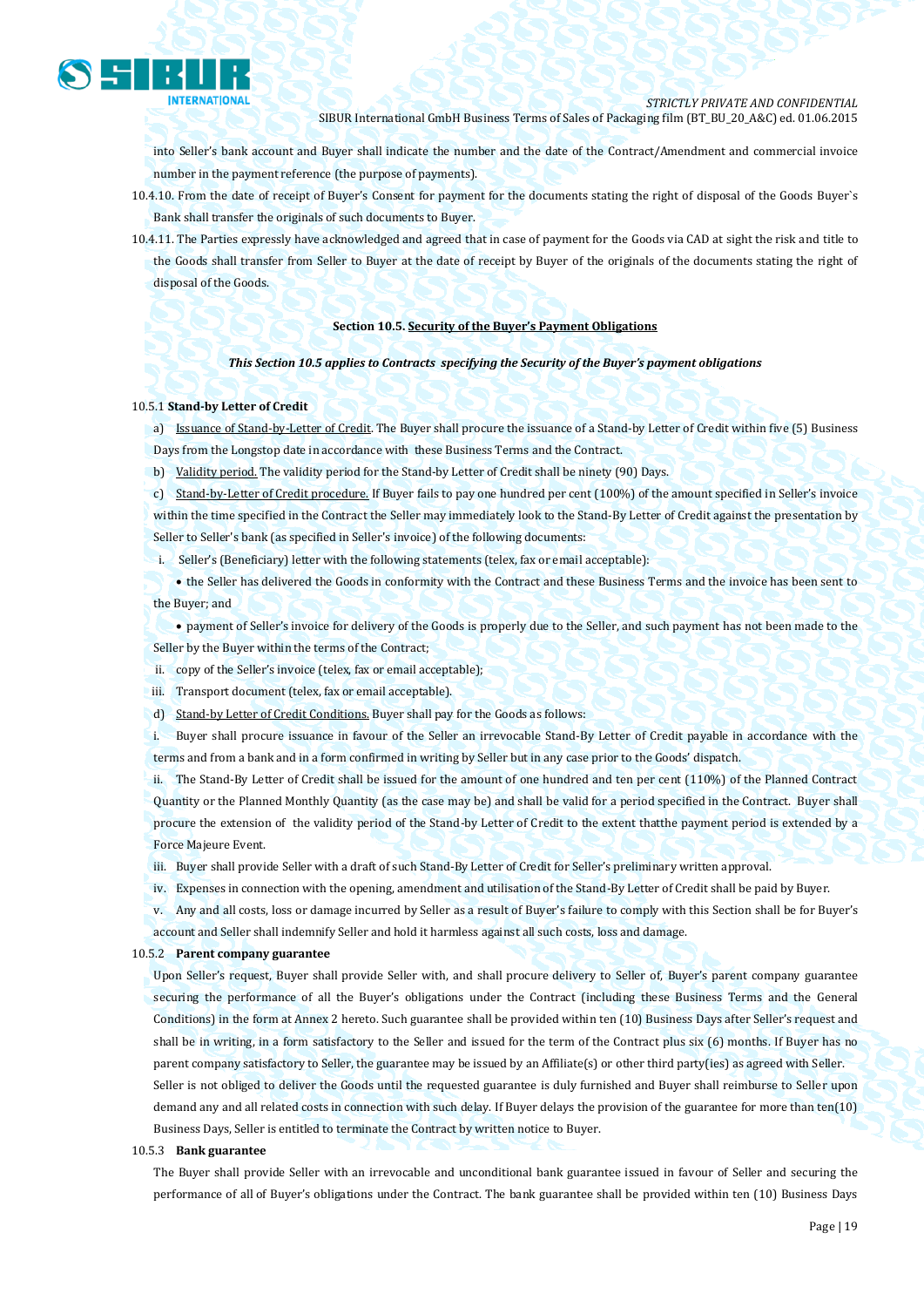

after the date of signing of the Contract and shall be issued for an amount and by a bank previously confirmed in writing by Seller but in any case prior to the Goods' dispatch. The bank guarantee shall be issued for the term of the Contract plus thirty (30) calendar days and shall be transferred by SWIFT or other interbank communications system via the bank of the Seller. Buyer shall procure issuance of and any amendment to the bank guarantee at its own expense.

Seller is not obliged to supply the Goods until the requested bank guarantee is duly furnished and the Buyer shall pay to Seller any and all related costs in connection with such delay. If the Buyer delays the provision of the bank guarantee for more than ten (10) Business Days, Seller may elect, at its own discretion, either to (di) change the payment terms of the Goods to Prepayment (Section 10.2. hereof), or (ii) suspend the performance of the Contract, or (iii) unilaterally terminate the Contract. Such suspension and/or termination shall not entitle the Buyer to claim for liquidated damages.

#### 10.5.4 **Reinstatement of Guarantee**

If any guarantee, including but not limited to bank guarantee, of a parent company or of any other Third party(ies) specified in the subsection 10.5.2. hereof and/or the Letter of Credit, and/or the Stand-by Letter of Credit, which were provided by the Buyer to the Seller in accordance herewith, ("Guarantees") ceases or threatens to cease to be effective and/or valid due to Sanctions, bankruptcy, insolvency, reorganization, liquidation, revocation of a licence or similar proceedings in respect of bank, parent company or any other Third party(ies) specified in the subsection 10.5.2. hereof, and/or for any other reason, not related to the Seller, prior to the term herein stipulated, the Buyer shall procure the reissuance ofsuch Guarantee in compliance herewith, promptly but not later than ten (10) Days from the occurrence of any event indicated in this Section. Where Buyer fails to procure reinstatement of any Guarantee within the specified term, Seller is entitled upon written notice to Buyer to suspend performance of all and any obligations hereunder until the new Guarantee is provided, and/or cancel and/or resell or otherwise dispose of the Goods to any Third party. Seller shall be not liable for such suspense of the obligation's(s') performance, and/or cancellation, and/or resale and any other disposal of the Goods. Buyer may not make any claims in connection with such acts of the Seller notwithstanding anything to the contrary herein and in the applicable Law.

In any case the Buyer shall reimburse to the Seller within seven (7) Days from receipt of a written demand all and any costs, charges, expenses and losses, including related to storage, transport, resale and disposal of the Goods, demurrage incurred by the Seller in connection with non-performance or improper performance of obligation for the Guarantee's/Guarantees' reissue by the Buyer.

#### **PARAGRAPH XI RESPONSIBILITIES OF THE PARTIES**

#### 11.1. **Delivery liquidated damages**

a. For each full Week of delay in Seller's delivery of the Goods commencing thirty (30) Days after the latest date within the Shipment period as specified in the Contract, the Buyer shall be entitled to demand liquidated damages from the Seller for such delivery delay in the amount equal to 0.1% (one tenth of one per cent) of the Price for the late delivered Goods per Day, up to a maximum of 10% (ten per cent) of the Price for the late delivered Goods.

b. The Parties acknowledge and agree that in no event shall the Seller be considered to be in breach under the Contract due to any late delivery and the Buyer shall not be entitled to liquidated damages until the Seller is at least more than 30 (thirty) Days late under the terms and conditions specified in the Contract. The Seller shall not be liable to the Buyer in liquidated damages for delay caused by a Force Majeure Event, failure or default on the part of the Buyer, or where the Seller is entitled to delay delivery pursuant to the terms of the Contract.

c. The Parties acknowledge and agree that in no event shall the Seller be considered to be in breach under the Contract due to any late delivery or non-delivery of the Goods and the Buyer shall not be entitled to claim any losses, or liquidated damages, or any other claims in case of the planned Manufacture production capacity repair; provided that the Seller shall notify the Buyer of such repair not later than one week prior to the month when the repair is planned. The Parties acknowledge and agree that Seller's notification of the repair is enough and sufficient evidence and confirmation of the planned repair.

d. THE LIQUIDATED DAMAGES SET FORTH HEREUNDER TOGETHER WITH THE RIGHT OF TERMINATION SET OUT IN SECTION 12.3. HEREOF SHALL BE THE BUYER'S SOLE AND EXCLUSIVE REMEDIES FOR ANY LATE DELIVERY OF ANY GOODS OR PART THEREOF AND THE SELLER SHALL HAVE NO FURTHER LIABILITY WHATSOEVER, WHETHER IN CONTRACT, TORT (INCLUDING NEGLIGENCE OR STRICT LIABILITY).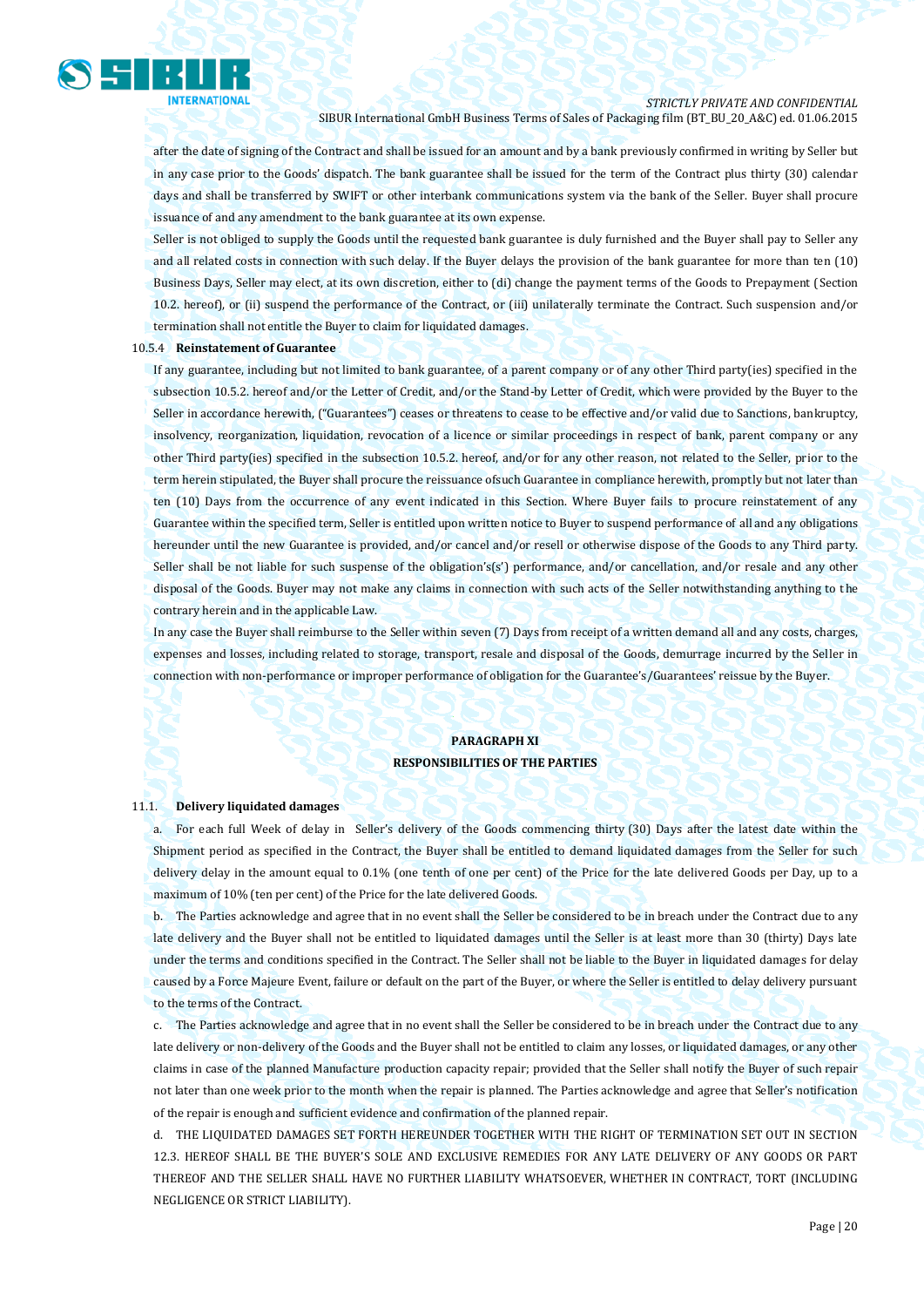# **INTERNATIONAL**

*STRICTLY PRIVATE AND CONFIDENTIAL* SIBUR International GmbH Business Terms of Sales of Packaging film (BT\_BU\_20\_A&C) ed. 01.06.2015

#### 11.2. **Interest for late payment**

In case the Buyer fails to comply with the terms of the payment set out in the Contract the Buyer shall pay to the Seller interest at the lesser of (i) one month LIBOR plus 4% (four per cent) per annum of the outstanding amount or (ii) the maximum allowed by applicable Law.

#### 11.3. **Suspension**

If the conditions or terms of payment are breached by the Buyer the Seller may, at the Seller's option, either suspend delivery of the Goods to the Buyer or unilaterally terminate the Contract. Such suspension shall not constitute a delay for the purposes of liquidated damages.

#### 11.4. **Late acceptance**

In the event that the Buyer fails or refuses to accept delivery of the Goods or any part thereof pending laytime (i.e. have not commenced the accepting and unloading/loading of the Goods as the case may be; or furnished the Seller with explanation of delay and further instructions as regards the Goods satisfactory for the Seller); provided that such Goods have been delivered in accordance with the terms of the Contract, without prejudice to the Seller's other rights under the Contract or the applicable Law, the Seller is entitled to pass the Goods to a proximate logistic company or keeper at the Buyer's risk and expense of which the Buyer shall be notified within reasonable time. The Seller is entitled to exercise its right hereunder irrespective of whether the title to the Goods has passed to the Buyer under the Contract or not. The quantities of the Goods passed confirmed by such a logistic company or keeper shall be deemed as due confirmation of the quantities of the Goods delivered by the Seller; the term for quality claims for the Goods specified in Section 2.8. hereof shall commence as of the expiration of the laytime. The Seller shall be entitled to claim without limitation all and any transport and/or insurance cancellation costs, storage costs, additional transport costs, customs duties, demurrage and other similar or related costs and all expenses arising out of or in connection with such late acceptance from the Buyer till the moment when the Goods are taken by the Buyer.

#### 11.5. **The Seller's disposal rights**.

In the event that the Buyer (or the Buyer's authorized representative, or the Buyer's Carrier, etc.) fails or refuses to accept delivery of the Goods or any part thereof within 5 (five) Days of the due date mutually agreed by the Parties, entirely without prejudice to the Seller's other rights under the Contract or the applicable Law, the Seller shall at its sole discretion be entitled to sell the quantity of the Goods which were not taken by the Buyer. The Seller is entitled to exercise its right hereunder irrespective of whether the title to the Goods has passed to the Buyer under the Contract or not. The Seller is also entitled either (i) to demand the Buyer to reimburse all Seller's costs of sale including, without limitation, storage costs, additional transport costs, customs duties, and other similar or related reasonable costs and expenses together with any difference in the price obtained for the Goods when compared to the Price of the Goods set out in the Contract; or (ii) to deduct the amount of the received advance payment (applicable to the prepayment) for the damages incurred by the Seller as a result of such refusal; after calculating the damages the remaining part of the advance payment shall be either returned to the Buyer or offset against further Shipments.

#### 11.6. **Limitation of liabilities**

a. UNDER NO CIRCUMSTANCES SHALL EITHER PARTY BE LIABLE WHETHER IN THE CONTRACT, IN TORT (INCLUDING GROSS NEGLIGENCE), UNDER ANY WARRANTY OR OTHERWISE, FOR ANY INDIRECT, SPECIAL, INCIDENTAL OR CONSEQUENTIAL DAMAGES OR FOR EXEMPLARY OR PUNITIVE LOSSES OR DAMAGES, OR ANY LOSS OF PROFITS (SAVE IN RELATION TO SELLER'S LOSS OF PROFIT ARISING FROM THE BUYER'S FAILURE OR REFUSAL TO TAKE OR ACCEPT DELIVERY OF THE GOODS OR ANY PART THEREOF CONTRARY TO THE TERMS OF THE CONTRACT) OR REVENUES, OR ANY COST OF LABOR, RESULTING FROM OR ARISING OUT OF OR IN CONNECTION WITH THE GOODS OR SELLER'S PERFORMANCE UNDER, OR BREACH OF, THE CONTRACT, EVEN IF THE PARTIES HAVE BEEN ADVISED OF THE POSSIBILITY OF SUCH DAMAGES. EACH PARTY SHALL UNDERTAKE ITS BEST EFFORTS TO MITIGATE ITS LOSSES.

b. FOR THE AVOIDANCE OF DOUBT, EITHER PARTY MAY SEEK TO RECOVER FROM THE DEFAULTING PARTY ANY ACTUAL DIRECT DAMAGES INCURRED AS A RESULT OF THE DEFAULTING PARTY'S BREACH OF CONTRACT (INCLUDING, BUT NOT LIMITED TO, REASONABLE ATTORNEYS' FEES AND COSTS); PROVIDED, HOWEVER, THAT NOTWITHSTANDING ANYTHING CONTAINED HEREIN, TO THE FULL EXTENT PERMITTED BY APPLICABLE LAW, IN NO EVENT SHALL THE SELLER'S LIABILITY IN CONNECTION WITH THE GOODS OR THE CONTRACT EXCEED THE TOTAL GOODS VALUE (INCLUDING, BUT NOT LIMITED TO TRANSPORTATION COSTS, STORAGE COSTS, ETC.) PAID TO THE SELLER BY THE BUYER FOR THE GOODS.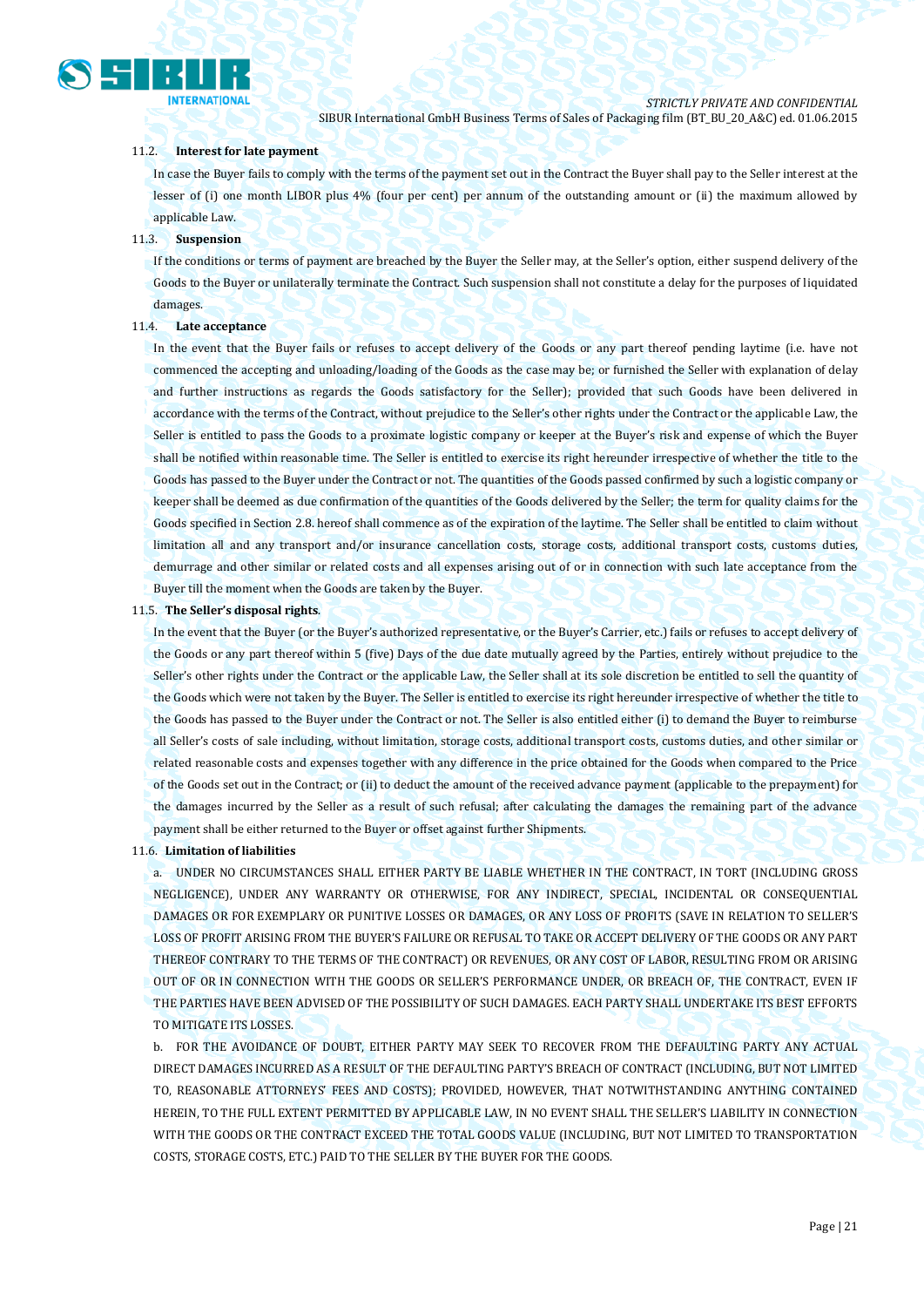

c. UNDER NO CIRCUMSTANCES SHALL THE SELLER BE LIABLE FOR THE BUYER'S LOSS OF PROFIT, NON RECEIPT OF REVENUE, BUSINESS INTERRUPTIONS, THE SUSPENSION OF COMMERCIAL ACTIVITIES, OR FOR ANY INDIRECT LOSS IRRESPECTIVE OF ITS CHARACTER AND REASON.

d. BOTH PARTIES ACKNOWLEDGE AND AGREE THAT THE EXCLUSIVE REMEDIES AND LIMITATIONS OF LIABILITIES SET FORTH HEREIN WERE BARGAINED FOR ON AN EQUAL FOOTING AND ARE CONDITIONS OF THE CONTRACT.

e. NOTHING IN THE CONTRACT SHALL LIMIT OR EXCLUDE THE LIABILITY OF EITHER PARTY FOR DEATH OR PERSONAL INJURY RESULTING FROM ITS NEGLIGENCE OR FOR FRAUDULENT MISREPRESENTATION.

f. Adverse Weather. The Parties shall not be liable for delay caused by adverse weather. Notwithstanding the customary rules at the Place of Destination the Parties agree to evenly split losses caused by the adverse weather conditions and beyond the insurance coverage or other compensation from third parties.

#### **PARAGRAPH XII DURATION**

12.1. The Contract shall come into effect on the Effective Date and, subject to observance of Sections 12.2-12.3. hereof shall continue in force until all obligations have been fulfilled (unless earlier terminated hereunder or the Parties agreed otherwise in writing) and in the part of payments – until such time that same are made in full.

#### 12.2. **Buyer's default**

a) The Seller may, at its sole discretion and in addition to any other legal remedies it may have, upon giving written notice to the Buyer suspend all deliveries under the Contract and/or unilaterally terminate the Contract where:

i. the Buyer is in breach of any condition of the Contract;

ii. delivery or unloading of the Goods is delayed due to any cause(s) attributable to the Buyer and such delay is not excused by any other provision of the Contract;

iii. loading or unloading of the Goods is delayed by more than 10 (ten) hours after the NOR has been tendered due to reasons attributable to the Buyer;

iv. the Buyer or its parent company commences, or becomes the subject of, any bankruptcy, insolvency, reorganization, administration, liquidation or similar proceeding or is in the Seller's reasonable opinion expected to be unable or unwilling to pay its debts as the same become due;

v. the Buyer or its parent company ceases or threatens to cease to function as a going concern or conduct its operations in the normal course of business;

vi. a creditor attaches or takes possession of all or a substantial part of the assets of the Buyer or its parent company; or

vii. if applicable, the Buyer delays the provision of the parent company guarantee or other security of its obligations as provided in the Contract for more than 10 (ten) Business Days.

b) Where the Seller suspends delivery of the Goods due to any of the events referred to under the Section 12.2. a) hereof, the Seller may, so long as such event is continuing, at any time unilaterally terminate the entire Contract.

c) Where, pursuant to the provisions of Section12.2. hereof, the Seller, under the Contract providing for multiple Shipments, temporarily suspends the delivery of the Shipment and then decides to resume delivery of the Shipments under the Contract, the Seller may cancel the suspended delivery of Shipment and shall be under no obligation to make up for any quantity of the Goods that would have been delivered to the Buyer but for such suspension.

d) Where the Contract provides for multiple Shipments then the rights given to the Seller in the Section 12.2. hereof, apply to all such Shipments where the Seller is allowed to terminate in respect of one Shipment, then it is entitled to terminate all the remaining Shipments.

e) Any termination of the Contract by the Seller shall be without prejudice to the rights and obligations of each Party as accrued on the date of termination.

#### 12.3. **Seller's default**

a) The Buyer may at its sole discretion, and in addition to any other legal remedies it may have, upon giving notice to the Seller terminate the Contract, where the Seller, for any reason whatsoever, is in a material breach of any conditions of the Contract.

b) In relation to multiple Shipments under the Contract, the Buyer's right to terminate under this Section 12.3. hereof or otherwise, only applies to the Shipment in respect of which the Seller is in breach and not to future Shipments.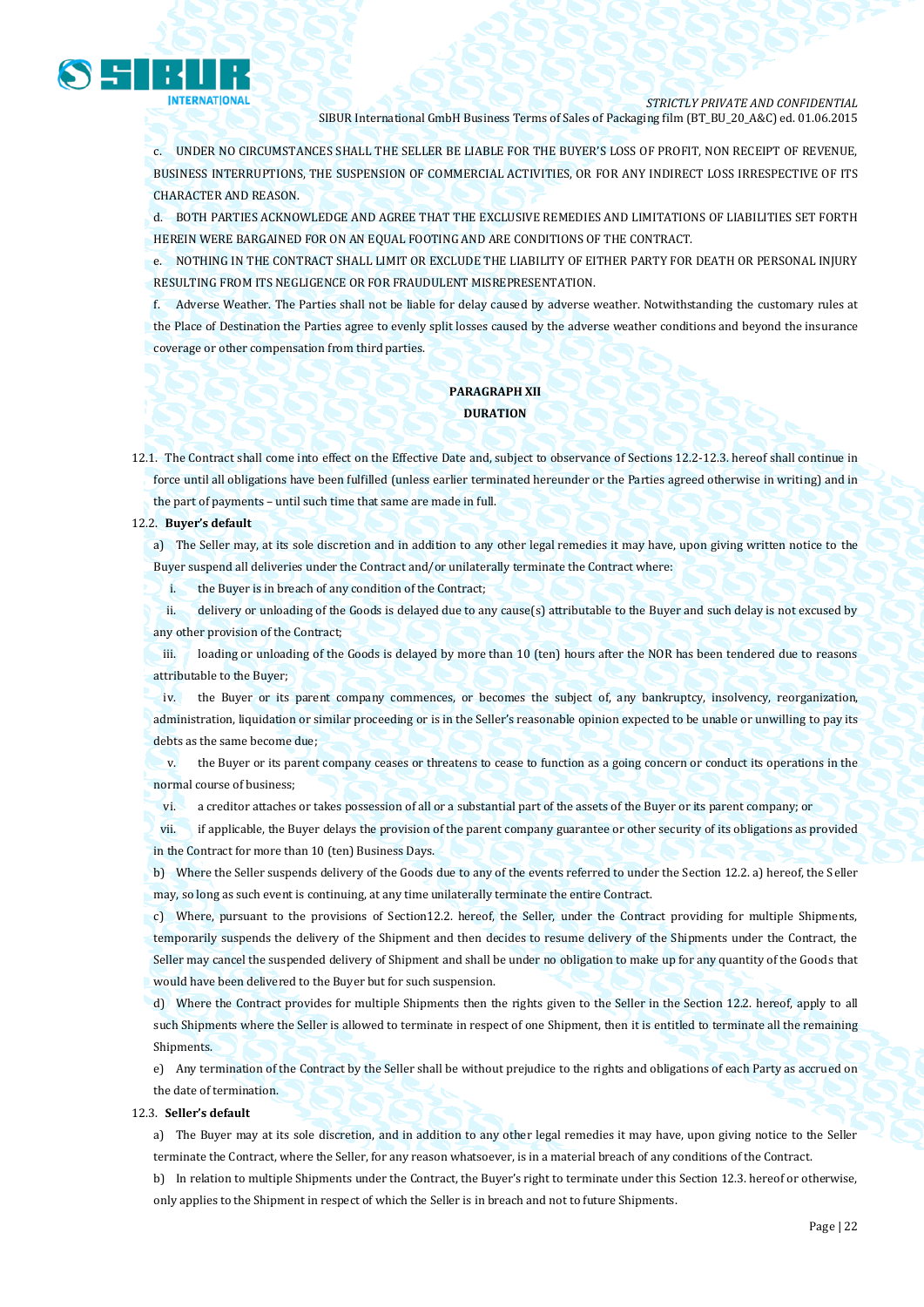

c) Any termination of the Contract by the Buyer shall be without prejudice to the rights and obligations of each Party as accrued at the date of termination.

12.4. In the event of termination of the Contract by either Party pursuant to the provisions of Section 12.2. or Section 12.3. hereof then, save where the Buyer has terminated only part of a multiple Shipments under the Contract, and in addition to any direct losses arising from the default or breach, the Party so terminating shall be entitled to claim damages from the Party in default as if the Party in default had failed to deliver or failed to accept, as the case may be, such quantity of the Goods as remained to be delivered under the Contract at the date of termination.

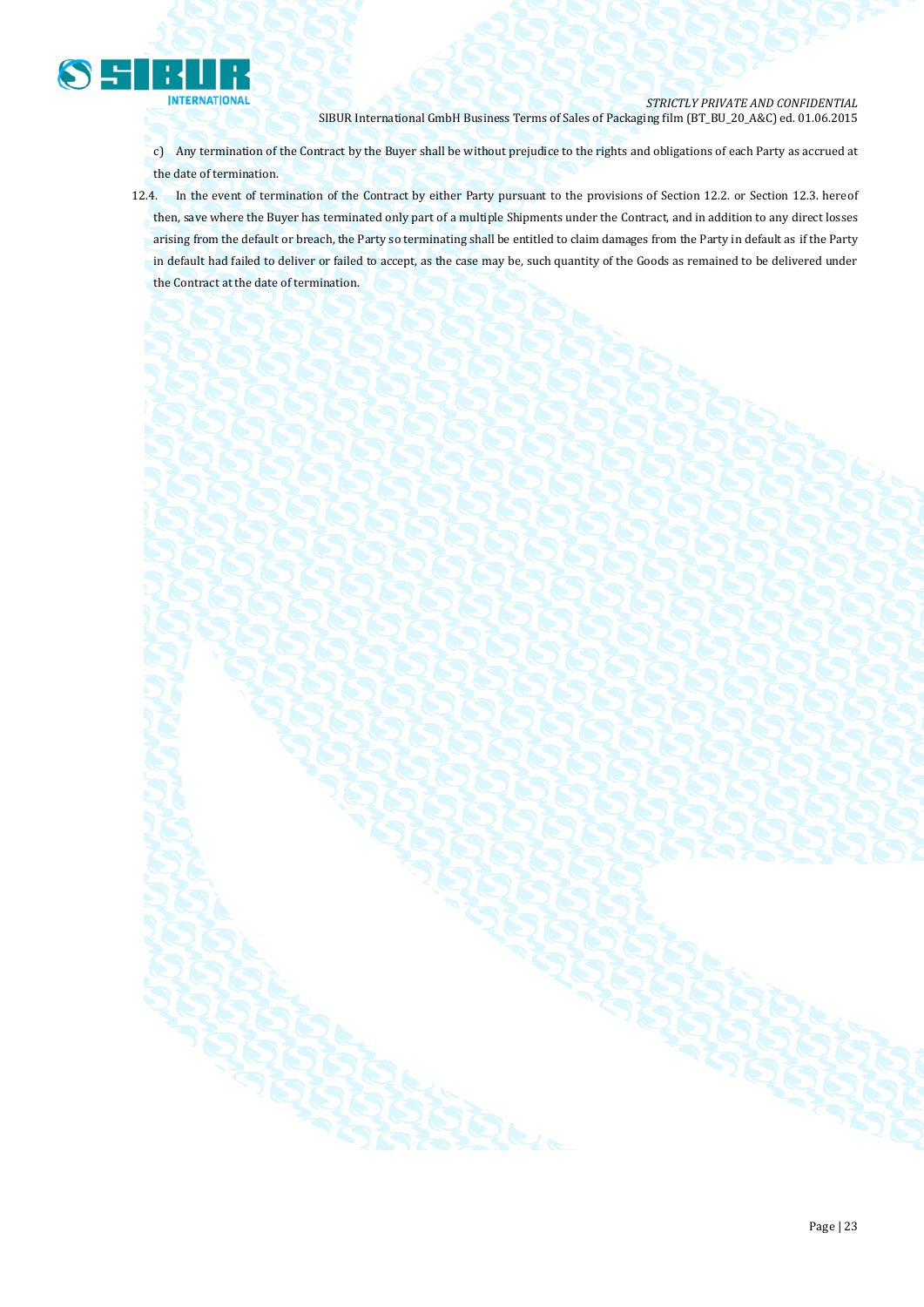

#### *ANNEX 1*

#### *CONTRACT (TEMPLATE)*

| <b>The Buyer</b>                                                                                                 | <b>The Seller</b>                                                                                                |
|------------------------------------------------------------------------------------------------------------------|------------------------------------------------------------------------------------------------------------------|
| [insert the name of the company], a company organized and<br>existing under the law of [insert the country name] | [insert the name of the company], a company organized and<br>existing under the law of [insert the country name] |
| with its registered legal address at finsert the address                                                         | with its registered legal address at [insert the address]                                                        |
| represented by [insert the authorized person of the company]                                                     | represented by [insert the authorized person of the company]                                                     |
| acting on the basis of [insert]                                                                                  | acting on the basis of [insert]                                                                                  |
| Attn. to:                                                                                                        | Attn. to:                                                                                                        |
| Tel.                                                                                                             | Tel.                                                                                                             |
| FAX:                                                                                                             | FAX:                                                                                                             |
| E-MAIL:                                                                                                          | E-MAIL:                                                                                                          |

#### **CONTRACT № [insert the number]**

## **Document Date [insert document date]:**

## **Place: [insert the place]**

This Contract shall become effective from [Insert date when this Contract should take effect from] (the "Effective Date"), provided always that no part of this agreement shall come into existence unless the Seller receives a copy of the counterpart of this Contract executed by the Buyer within [insert] Business Days after the Document Date specified hereinabove (the "Longstop Date").

| I. GOODS                  | <b>II. QUALITY</b> | <b>III. QUANTITY</b> | IV. DELIVERY<br><b>BASIS</b> | <b>V.TRANSP</b><br><b>ORTATION</b>            | VI.<br><b>SHIPMENT</b><br><b>PERIOD</b> | <b>VII. LAYTIME</b>     |                           |
|---------------------------|--------------------|----------------------|------------------------------|-----------------------------------------------|-----------------------------------------|-------------------------|---------------------------|
|                           |                    |                      |                              |                                               |                                         |                         |                           |
| VIII.<br><b>DEMURRAGE</b> | IX. PRICE          | X. PAYMENT TERMS     |                              | XI. RESPONSIBILITIES OF<br><b>THE PARTIES</b> |                                         | XII.<br><b>DURATION</b> | XIII.<br>COUNTERP<br>ARTS |
|                           |                    |                      |                              |                                               |                                         |                         |                           |

## BUSINESS TERMS

- 1. This Contract is intended to be accompanied and supplemented by Business Terms [insert the number/name of the Business Terms] of SIBUR International GmbH ("Business Terms") which shall be accessed via the following link [www.sibur](http://www.sibur-int.com/)[int.com.](http://www.sibur-int.com/)
- 2. It is expressly agreed and acknowledged by the Buyer that the Business Terms are the integral part hereof and considered incorporated into this Contract.
- 3. THE BUYER HEREBY EXPRESSLY ACKNOWLEDGES AND CONFIRMS THAT THE BUSINESS TERMS WERE READ VERY CAREFULLY, ACCURATELY AND PRECISELY AS THEY INCLUDE CERTAIN EXCLUSIONS, INCLUDING BUT NOT LIMITED TO, LIMITATIONS OF LIABILITY CONDITIONS, ARBITRATION AGREEMENT AND CONFIRMATION PROCEDURE.
- 4. If there is any conflict, ambiguity or inconsistency between the terms and conditions of this Contract and the terms and conditions of the Business Terms, the terms and conditions of this Contract shall prevail.

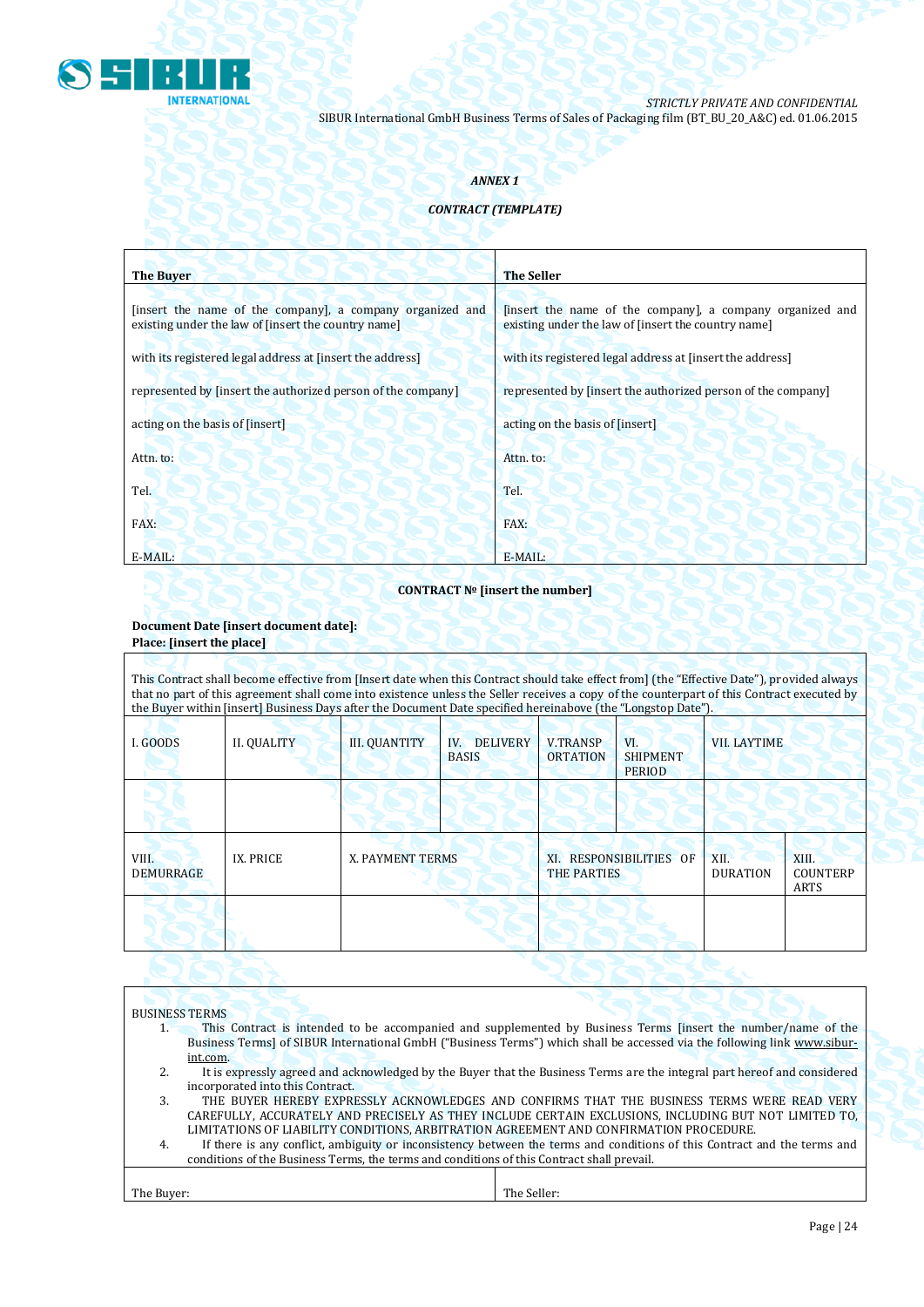

#### *ANNEX 2*

#### *GUARANTEE (TEMPLATE)*

Signing Date: [ ] [ ]

*GUARANTEE*

THIS GUARANTEE (the "Guarantee") is made as a deed on the date written above (the "Signing Date")

BY:

 $\lceil$ , a company organised and existing under the laws of  $\lceil$ , with its office at  $\lceil$ , represented by,  $\lceil$ , acting on the basis of  $\lceil$ ("Guarantor"),

IN FAVOUR OF:

SIBUR International GmbH, a company organised and existing under the laws of Austria, with its registered legal address at Prinz-Eugen-Straße 8-10, A-1040 Vienna, Austria ("Seller", and, together with Guarantor, the "Parties", each being a "Party").

RECITALS:

WHEREAS, the Seller and [ ], a company organised and existing under the laws of [ ], with its registered legal address at [ ] (hereinafter referred to as the "Buyer"), entered into a Contract [ ] dated [ ] between the Seller, on the one hand and the Buyer, on the other hand (hereinafter referred to as the "Contract"); and

WHEREAS, the Guarantor has agreed to provide assurances for fulfilment of Buyer's payments and other obligations under and in connection with the Contract;

NOW, THEREFORE, in consideration of the foregoing and for other good and valuable consideration, the receipt and sufficiency of which is hereby acknowledged, Guarantor hereby agrees as follows:

THIS GUARANTEE WITNESSETH as follows:

Guarantee. Guarantor hereby irrevocably, absolutely and unconditionally:

guarantees as primary obligor to Seller and not merely as surety only the full, complete and punctual performance by Buyer of all obligations, duties and undertakings of Buyer under the Contract, as may be amended or modified from time to time. Should Buyer fail to perform any of said obligations, Guarantor undertakes to and shall perform such obligations, or arrange performance thereof, in accordance with the terms of the Contract;

guarantees as aforesaid and without prejudice to the generality of the foregoing, the punctual payment by Buyer of any sums due by Buyer to Seller under or in respect of or pursuant to the Contract, as the Contract may be amended or modified from time to time, including (but not limited to) any claims or damages for breach thereof and together with any interest due thereon (collectively with the obligations referred to in paragraph (a) of this Clause, the "Guaranteed Obligations");

undertakes with Seller that whenever Buyer does not pay any amount when due under the Contract, Guarantor shall within [insert the period] business days after receiving a demand from Seller pay to Seller that amount as if it was the principal obligor. Should Guarantor default for any reason to pay the respective amount pursuant to Seller's request within the term specified above, Guarantor shall pay interest toSeller in the amount of one per cent (1%) of the outstanding unpaid amount per week;

indemnifies Seller immediately on demand against any costs, loss or liability suffered by Seller as a result of any Guaranteed Obligation being or becoming unenforceable, invalid or illegal. The amount of cost, loss or liability shall be equal to the amount which Seller would have been entitled to recover if such Guaranteed Obligations were enforceable, valid or illegal.

This Guarantee is a continuing guarantee and will extend to (i) the ultimate balance of sums payable by Buyer to Seller and/or (ii) the performance of the other Guaranteed Obligations by Buyer under the Contract, regardless of any intermediate payment or discharge in whole or in part.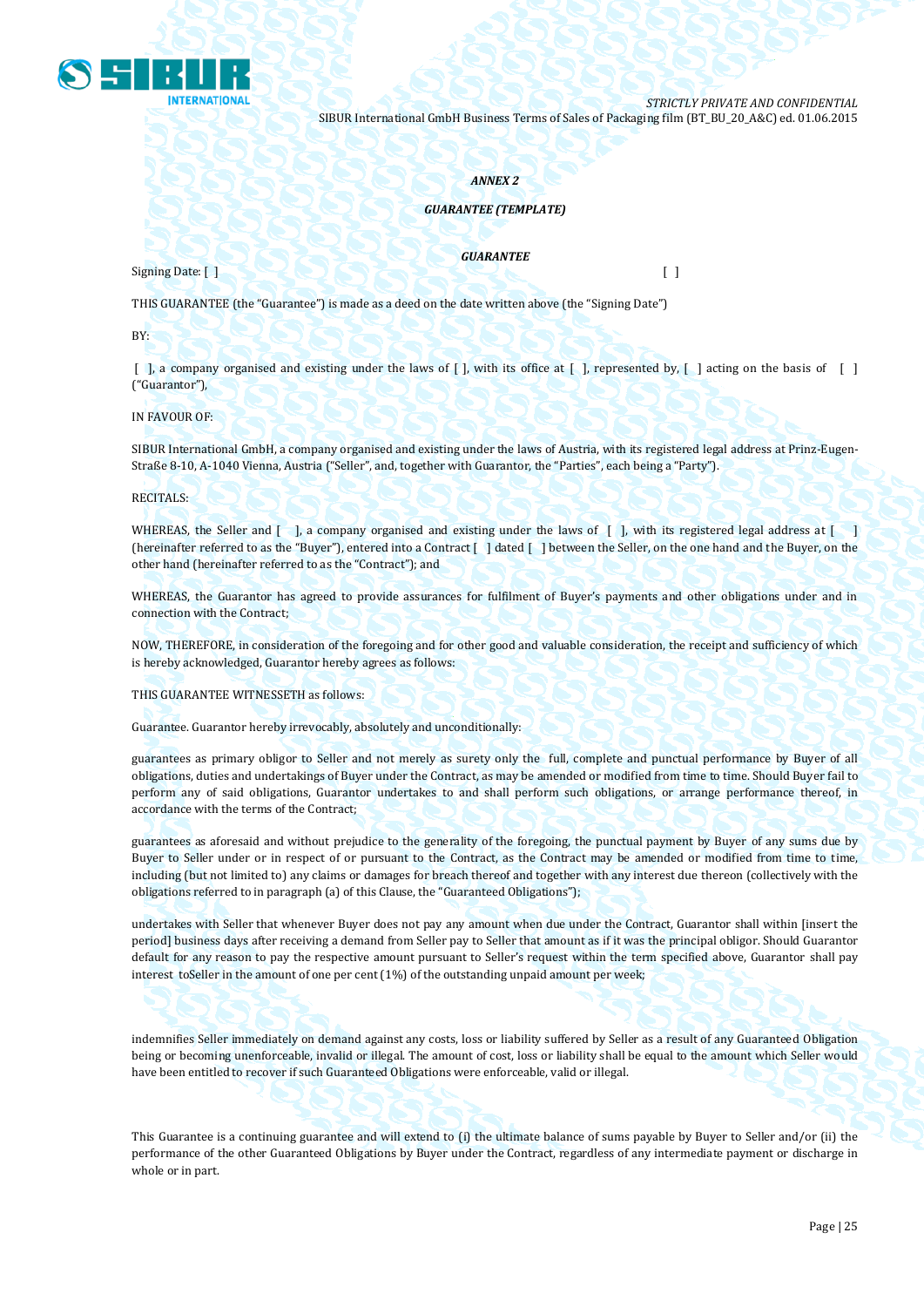

Guarantee Absolute. The obligations of Guarantor hereunder shall not be affected by any act, omission, matter or thing which but for this provision might operate to release or otherwise exonerate Guarantor from Guarantor's obligations hereunder in whole or in part. The liability of the Guarantor under this Guarantee shall be absolute and unconditional irrespective of:

any lack of validity or enforceability of or defect or deficiency in the Contract or any other documents executed in connection with the Contract;

any modification, extension or waiver of any terms of the Contract;

any change in the time, manner, terms or place of payment of or in any other term of, all or any of the Guaranteed Obligations, or any other amendment or waiver of or any consent to departure from any agreement or instrument executed in connection therewith;

any failure, omission, delay, waiver or refusal by Seller to exercise, in whole or in part, any right or remedy held by Seller with respect to the Contract or any transaction under the Contract;

any change in the existence, structure or ownership of Guarantor or Buyer, or insolvency, bankruptcy, reorganisation or other similar proceeding affecting Buyer or its assets;

any other circumstance that might otherwise constitute a discharge,postponement, reduction, non-provability or other similar circumstance affecting any obligation of Buyer under the Contract or of Guarantor on respect of this Guarantee, other than payment in full and/or performance (as the case may be) of the Guaranteed Obligations; or

Guarantor's lack of awareness or notice of any of the foregoing.

The obligations of Guarantor hereunder are several from Buyer or any other person or entity, and are primary obligations concerning which Guarantor is the principal obligor. There are no conditions precedent to the enforcement of this Guarantee, except as expressly contained herein.

Guarantor agrees and acknowledges that any decision of any arbitral tribunal appointed in accordance with the Contract and/or any court in respect of or in connection with the Contract or any agreement reached between Buyer and Seller shall be binding on Guarantor as a party to this Guarantee.

This Guarantee shall continue to be effective or be reinstated, as the case may be, if at any time any payment of any of Guaranteed Obligations are annulled, set aside, invalidated, declared to be fraudulent or preferential, rescinded or must otherwise be returned, refunded or repaid by the Seller upon the insolvency, bankruptcy, dissolution, liquidation or reorganization of Buyer or any other guarantor, or upon or as a result of the appointment of an administrator, provisional liquidator, receiver, intervener or conservator of, or trustee or similar officer for, Buyer or any other guarantor or any substantial part of its property or otherwise, all as though such payment or payments had not been made.

Waiver. Guarantor hereby waives its right to be discharged by, or have a claim against Seller in respect of any amendment or supplement being made to the Contract and/or this Guarantee and agrees that this Guarantee shall not in any way be adversely affected or impaired by any time, indulgence, waiver, consent or any other concession granted to Buyer r and/or the Guarantor.

The Guarantor undertakes to Seller that Guarantor has not taken and will not take any security from Seller in respect of Guarantor's obligations hereunder. Any security taken by Guarantor in breach of this provision and all monies at any time received in respect thereof shall be held in trust for Seller as security for the obligations of Guarantor hereunder. Guarantor waives any defence or right arising by reason of any disability or lack of authority or power of Seller and shall remain liable hereunder if Seller, Buyer or any other party shall not be liable under the Contract for such reason.

Expenses. Guarantor agrees to pay on demand any reasonable costs, including reasonable legal fees, and other documented expenses incurred by Seller in enforcing Guarantor's payment obligations under this Guarantee.

Notices. All demands, notices and other communications provided for hereunder shall, unless otherwise specifically provided herein, be in English in writing and shall be addressed and delivered in person or by Federal Express, DHL (or other recognized international courier service requiring signature upon receipt) or by facsimile or email (as evidenced by a paper copy of such email) to the party receiving the notice at the address set forth below or at such address as may be designated by written notice, from time to time, to the other party. Such demands, notices and other communications shall be deemed effective upon receipt or, in the case of facsimile or email or other means of telecommunication, upon written confirmation of receipt by the other Party (such confirmation to be transmitted in person, by email or international courier as provided above). For purposes of notice, the addresses of the Parties shall be as follows: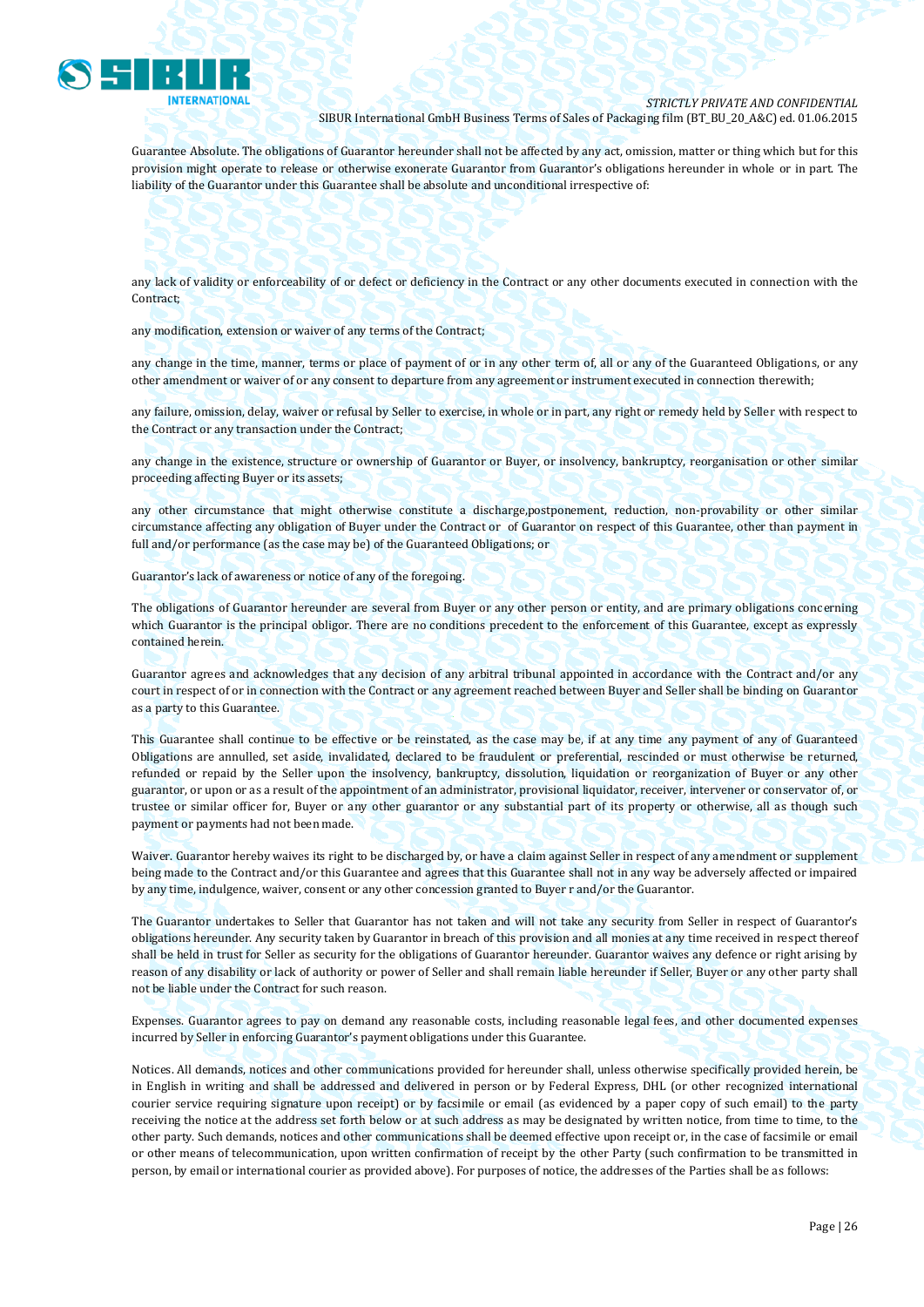

If to the Seller:

For the attention of: [insert] Address: [insert] Facsimile no.: [insert]

Email: [insert]

If to the Guarantor:

For the attention of: [insert]

Address: [insert]

Facsimile no.: [insert]

Email: [insert]

Demand and Payment. Any demand by Seller for performance hereunder shall be in writing and delivered to Guarantor pursuant to Clause 5 hereof, and shall (a) reference this Guarantee, (b) specifically identify Buyer and the Guaranteed Obligations to be paid and/or performed (as the case may be) and (c) set forth payment instructions in respect of any amount or amounts payable to Seller. There are no other requirements of notice, presentment or demand other than stated in this Guarantee.

Any payment to be made hereunder by Guarantor shall be made without set off or counterclaim save as hereinbefore provided and shall be made free and clear of, and without deduction for or on account of, any present or future taxes, duties, charges, fees, deductions or withholdings of any nature whatsoever and by whomsoever imposed.

Assignment; Successors and Assigns. The provisions of this Guarantee shall be binding on and inure to the benefit of Seller and its respective successors and permitted assigns. None of the Parties may assign its rights and/or delegate its obligations under this Guarantee to any third party without the other Parties' prior written consent, except that the Seller may assign this Guarantee to a third party without such consent and the assignee becomes the beneficiary of the right to require the performance of Guaranteed Obligations ("Permitted Assignment"). Guarantor acknowledges that if this Guarantee is assigned by Seller in connection with a Permitted Assignment, then this Guarantee shall continue in full and effect and Guarantor shall continue to guarantee the performance of Guaranteed Obligations to Seller's assignee on the terms of this Guarantee and, if requested by Seller, shall enter into a guarantee on the same terms as this Guarantee directly with Seller's assignee. Guarantor also acknowledges that if the Contract is assigned by Buyer in

accordance with the provisions of the Contract, then this Guarantee shall continue in full force and effect and Guarantor shall continue to guarantee the performance of Guaranteed Obligations in accordance with the Contract by Buyer's assignee on the terms of this Guarantee.

Applicable law and Arbitration. This Guarantee, andany non-contractual obligations arising out of or in connection with this Guarantee, shall be governed by and construed in accordance with the laws of England and Wales notwithstanding the choice of law rules of any jurisdiction and determined without reference to the principles of conflicts of laws. Any dispute arising out of or in connection with this Guarantee, including any question regarding its existence, validity or termination, shall be referred to and finally resolved by arbitration under the London Court of International Arbitration (LCIA) Rules, which Rules are deemed to be incorporated by reference into this Clause.

The number of arbitrators shall be three. Each Party shall nominate one arbitrator and the two appointed arbitrators shall appoint a third arbitrator who shall serve as the chairman of the arbitration tribunal. Unless otherwise agreed by the Parties, all arbitrators shall be fluent in English and have experience in acting as an arbitrator.

The seat, or legal place, of arbitration shall be London, England.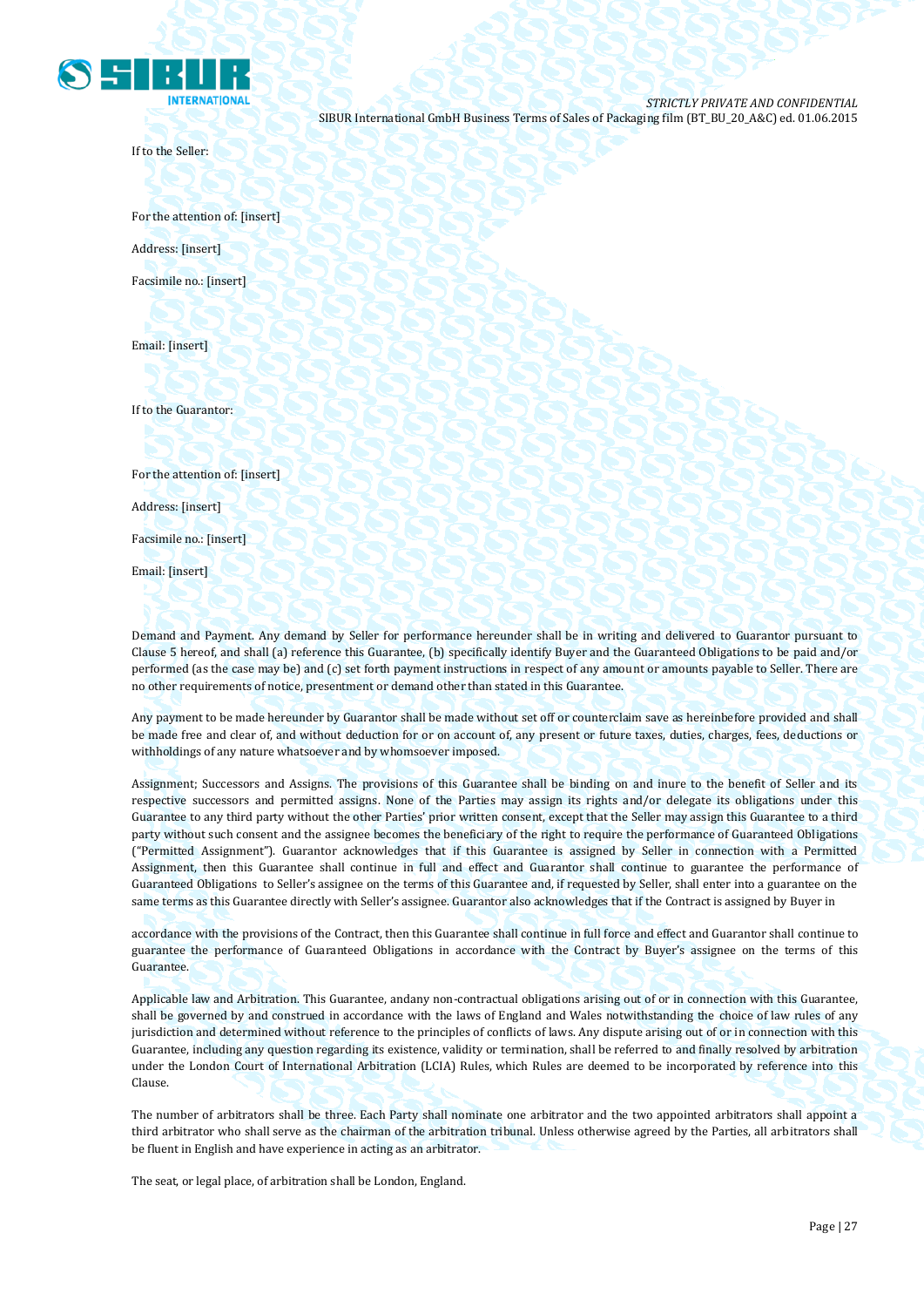

The language to be used in the arbitral proceedings shall be English.

The Parties undertake to keep confidential all awards in any arbitration, together with all materials in the proceedings created for the purpose of the arbitration and all other documents produced by another party in the proceedings not otherwise in the public domain save and to the extent that disclosure may be required of a party by legal duty, to protect or pursue a legal right or to enforce or challenge an award in bona fide legal proceedings before a state court or other judicial authority.

By agreeing to arbitration in accordance with this Clause, the Parties agree that no competent court in any relevant jurisdiction will have the power to issue a pre-arbitral injunction, pre-arbitral attachment or other order in aid of the arbitration proceedings or the enforcement of any award.

Parties shall submit documents in English. Documents submitted in a language other than English shall be translated into English at the expense of the Party submitting the documents. Each Party shall have the right, at its sole cost and expense, to have an interpreter attend the arbitration hearings if it so chooses.

No Waiver; Remedies. No failure on the part of a Party to exercise, and no delay in exercising, any right hereunder shall operate as a waiver thereof, nor shall any single or partial exercise of any right hereunder preclude any other of further exercise thereof o the exercise of any other right. The remedies herein provided are cumulative and not exclusive of any remedies provided by the applicable law.

Validity. This Guarantee shall be deemed effective for all purposes as of the Signing Date . Except for any claim notified before the expiry date, this Guarantee and Guarantor's liability to Seller hereunder shall continue and remain in full force and effect until the date on which all the guaranteed sums have been paid in full and all of Buyer's obligations under the Contract have been performed in full.

Until Guarantor's liability to Seller expires pursuant to this Guarantee, Guarantor shall not enter into any transaction which would make this Guarantee unenforceable, delay its enforcement or have an adverse effect on its enforceability, including without limitation any agreement which prohibits Guarantor from performing its obligations hereunder, without Seller's prior written consent to such transaction that specifically references to this Clause 10.

Amendments. A written Amendment executed solely by Guarantor may extend the termination date of this Guarantee. No other amendment of this Guarantee shall be effective unless in writing and signed by Guarantor and Seller. Neither waiver of any provision of this Guarantee nor consent to any departure by either Party from the terms hereof shall in any event be effective unless such waiver shall be in writing and signed by other Party. Any such waiver shall be effective inly in the specific instance and for specific purpose for which it was given.

Severability. Each provision of this Guarantee is severable and distinct from the others. Seller and Guarantor intend that every such provision shall be and remain valid and enforceable to the fullest extent permitted by applicable law. If any such provision is or at any time becomes to any extent invalid, illegal or unenforceable under any enactment of rule of applicable law, it shall to that extent be deemed not to form part of this Guarantee but (except to that extent in the case of that provision) it and other provisions of this Guarantee shall continue in full force and effect and their validity, legality and enforceability shall not be thereby affected or impaired.

Headings, References and Usage of Terms. This Guarantee is executed in the English language. All capitalised terms used, but not defined, in this Guarantee but defined in the Contract shall have the respective meanings set forth in the Contract. In this Guarantee, the singular shall include the plural and vice versa . The terms "herein" and "hereunder" and similar terms shall be interpreted to refer to this entire Guarantee.

The Guarantor's warranties and representations. The Guarantor warrants and represents that:

The Guarantor is a company duly organised, validly existing and in good standing under the laws of the country of its incorporation. The Guarantor has all requisite corporate power and authority to carry on its business as presently conducted and as proposed to be conducted. Guarantor is duly qualified to transact business and is in good standing in each jurisdiction in which it operates it business;

All corporate action required to be taken by Guarantor in order to authorise Guarantor to enter into this Guarantee, and to perform its obligations hereunder, has been taken. All action on the part of the officers of Guarantor necessary for the execution and delivery of this Guarantee, the performance of all obligations of Guarantor under this Guarantee have been taken. This Guarantee, when executed and delivered by Guarantor, shall constitute valid and legally binding obligations of Guarantor, enforceable against the Guarantor in accordance with its terms;

No consent, approval, order or authorisation of, or registration, qualification, designation, declaration or filing with, any federal, state or local governmental authority is required on the part of Guarantor in connection with execution, delivery or performance of this Guarantee;